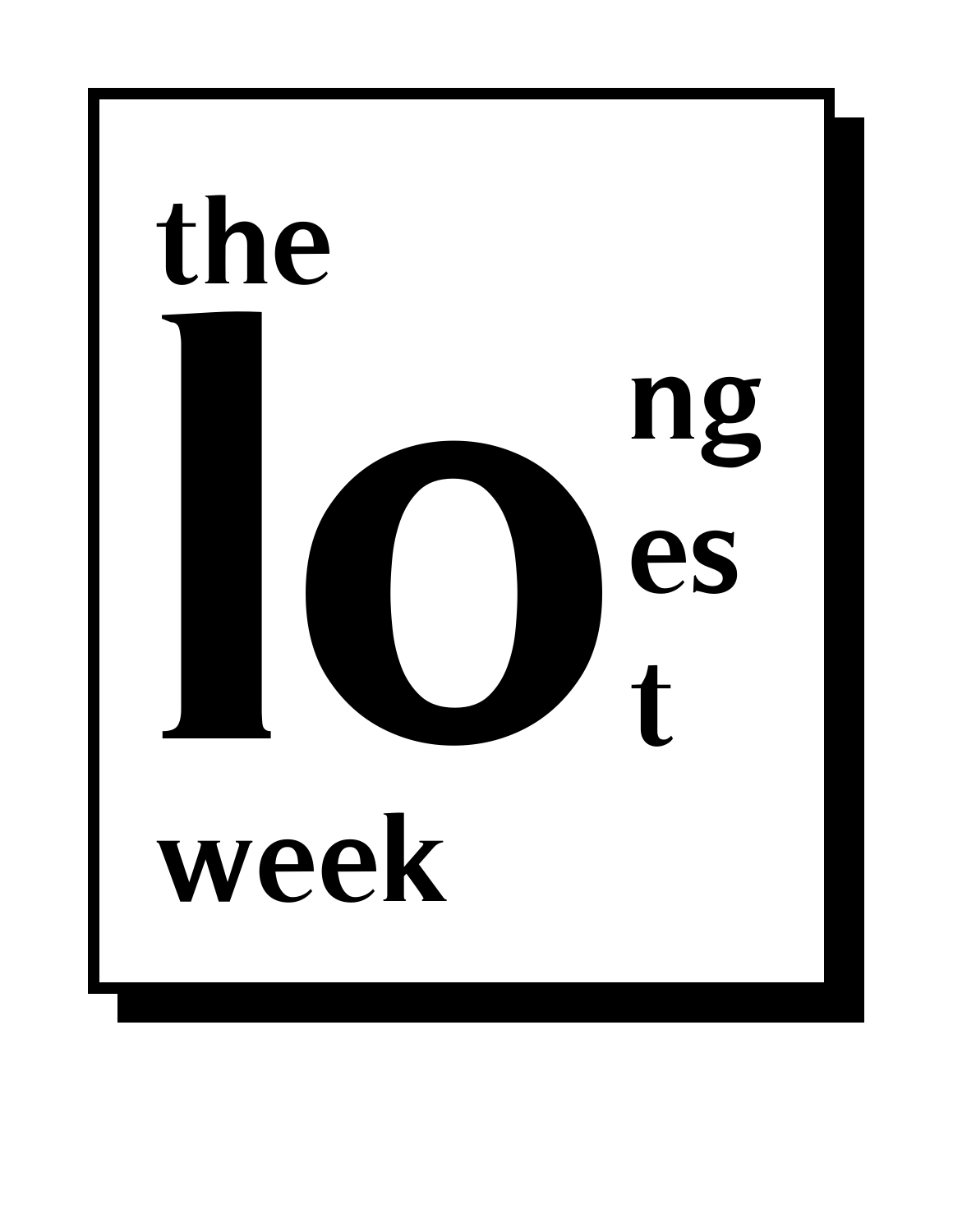She squints her eyes while looking at a reflection of herself in a window of a train, peripherally noticing a man wearing knee-high leather boots, looking at an advertisement next to the window. She turns her head to see a neatly framed poster of an unnecessary living room set on sale, then briefly looks at the man sitting in her front, at his boots, and back at her own reflection. She recoils at a thought of having sex with him. There is another man sitting two empty seats next to the other. He looks at her with a queer look of either disgust or malice.

She sees every passing face wither. Some return the look, most move on by cautiously like rats creeping on rotten food. She thinks of the men, but dismisses them almost instantly. Her mind is now fixed on the decadence of human kind, herself included.

She looks at the reflection one last time and a sense of unease rests at the sides of the back of her throat.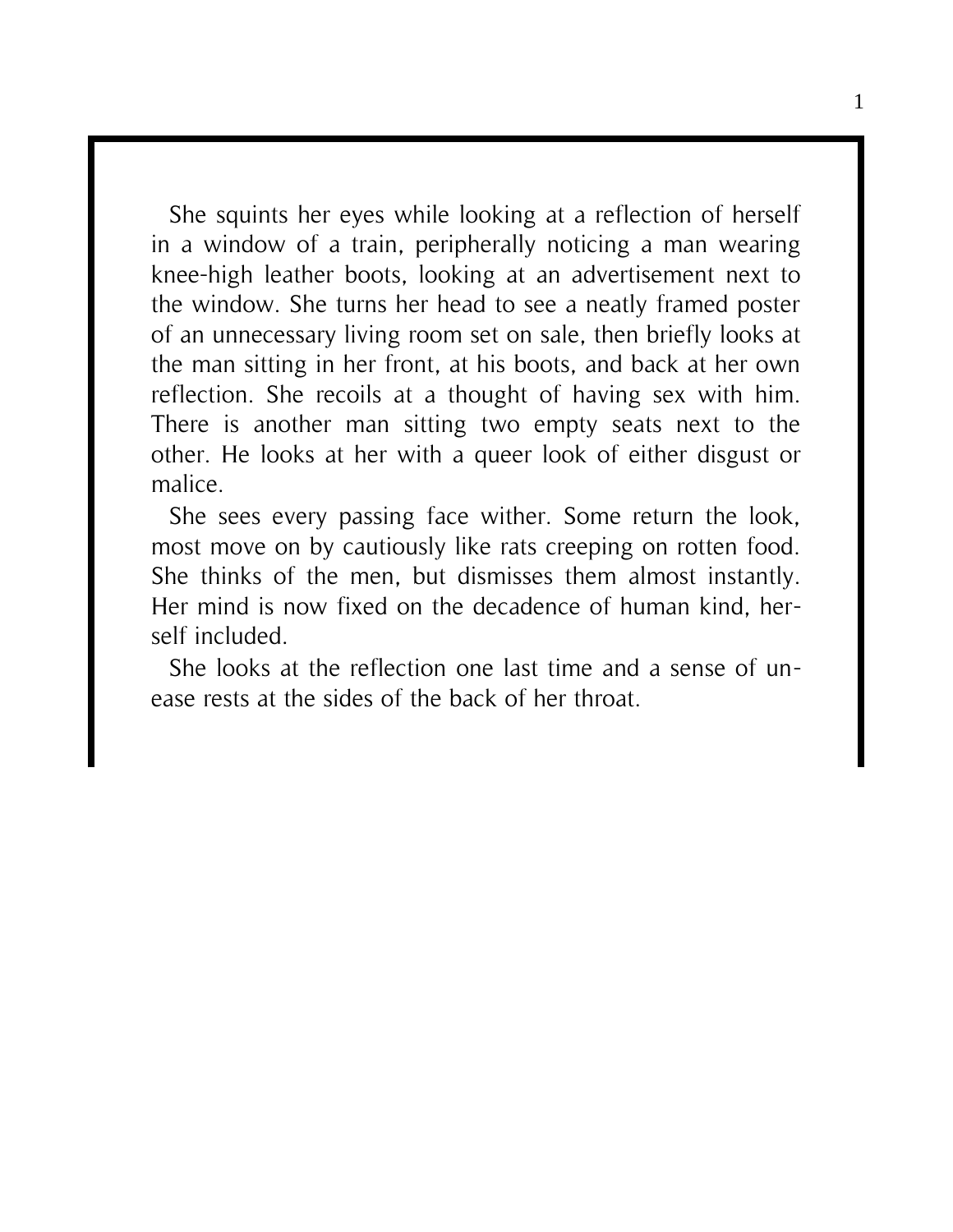The same sense crept up the wet skin of another person's shoulders. Sitting slouched by a wall in a decrepit apartment that saw neither the light of Sun, nor the hand of cleanliness for countless days, Milan recollected his past actions, ever haunted by the constant dread of failure and degeneracy that he thought coursed every string of air that entered his lungs. Milan's mind would be clear for the most part, but a small fraction would never cease to challenge him.

He began his longest week then and there.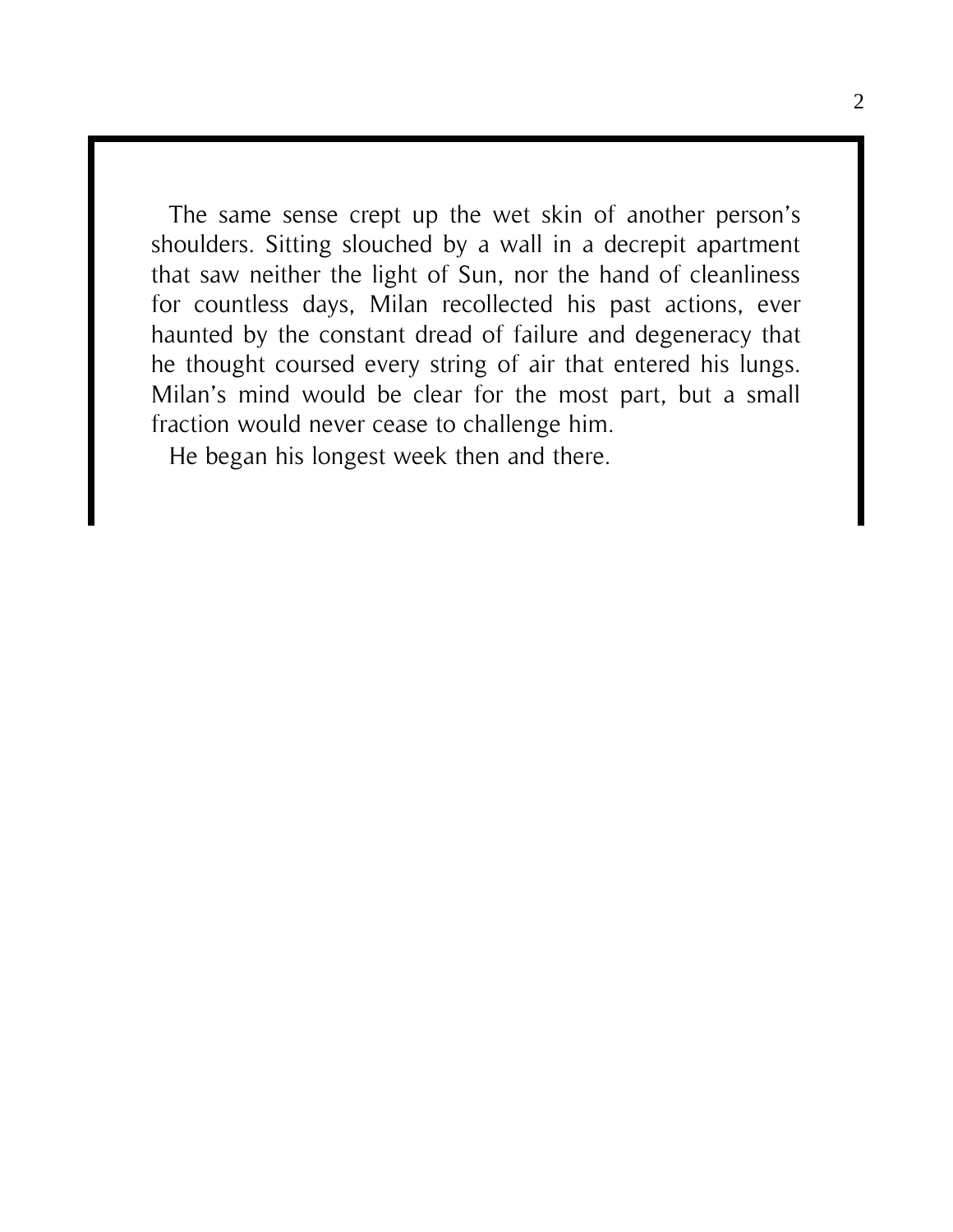

He rose after dreamless sleep. The clock was ticking, but not by his tempo. He took a shower and didn't brush his teeth, put on pants that no longer fit him and a sweater that would keep him warm. He then left the apartment and met with his neighbor waiting for the elevator. He thought of saying hello, but only nodded when the neighbor turned his head after hearing the sound of his door. The metal box came promptly and he dreaded the ride down for no apparent reason.

He entered into a small waiting room with many seats spread about seemingly at random, almost as if they were just delivered and none had the time to put them in more convenient places. He noticed many chairs stacked on top of each other and many more lying the wrong way up. A man with a big nose sat in between the legs of one of the chairs that was upside down and grinned. Even though the position of the big nose's body would not be considered healthy for the spine, the nose seemed incredibly comfortable.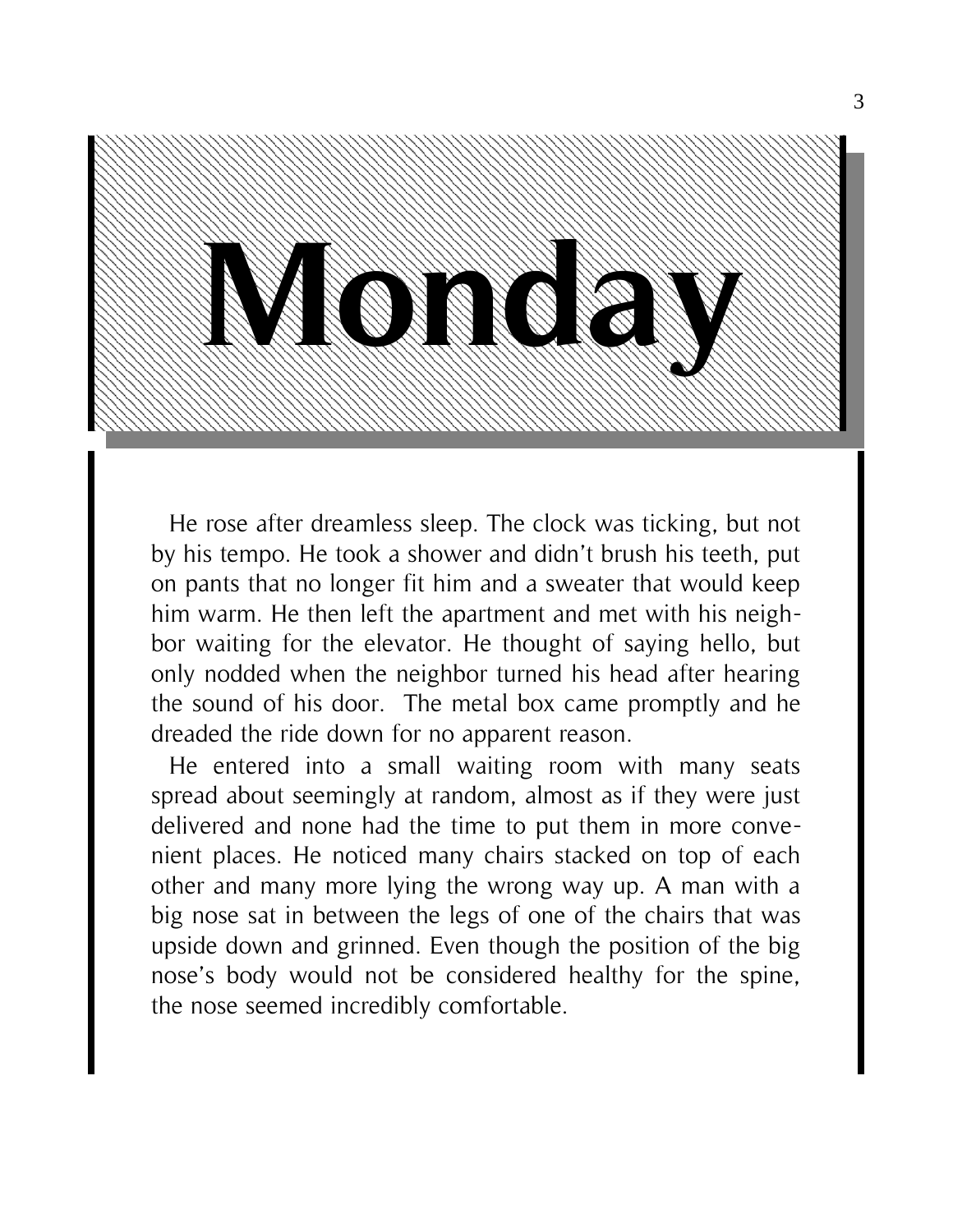Milan said good day, and only after then saw another man, this one with incredibly bushy eyebrows, lying in what one could at best describe as a chair fort. He looked cautiously. The nose replied to the good day with a good day of his own and added a giggle. The man in the fort said nothing and kept his eyes on Milan. There were doors around the room, two of which he figured to be restrooms, for two pictograms of a person in a wheelchair, one for a man and one for a woman, hanged nailed at waist height. Another door had the image of a generic person sitting on a plain chair. The rest of the doors, some with handles, some with balls and quite a few completely smooth, were not labeled at all. There was one however with a pasted handwritten sign 'knock.'

The thought of knocking on any of the other doors amused Milan, but he dismissed it. In fact, he began wondering why he should knock at all. There were other options to consider. He seated himself, keeping distance from both the nose and the eyebrows. A photo book lay on the seat next to him.

All the photos were of various things one could sit on, but the style varied greatly. The first photo, that of a bar stool in an airplane, covered the whole page, but the very next page had four photos of the same blue wooden chair in different environments. The last of the four captured the chair hanging by a rope from a chandelier in a Parisian hotel. The very bottom of the page had simply the word "date," printed on it.

Having turned the page, Milan's gaze centered on a photo that both intrigued and disturbed him. It was that of a man with a head of a horse, sitting on a stack of hay set ablaze.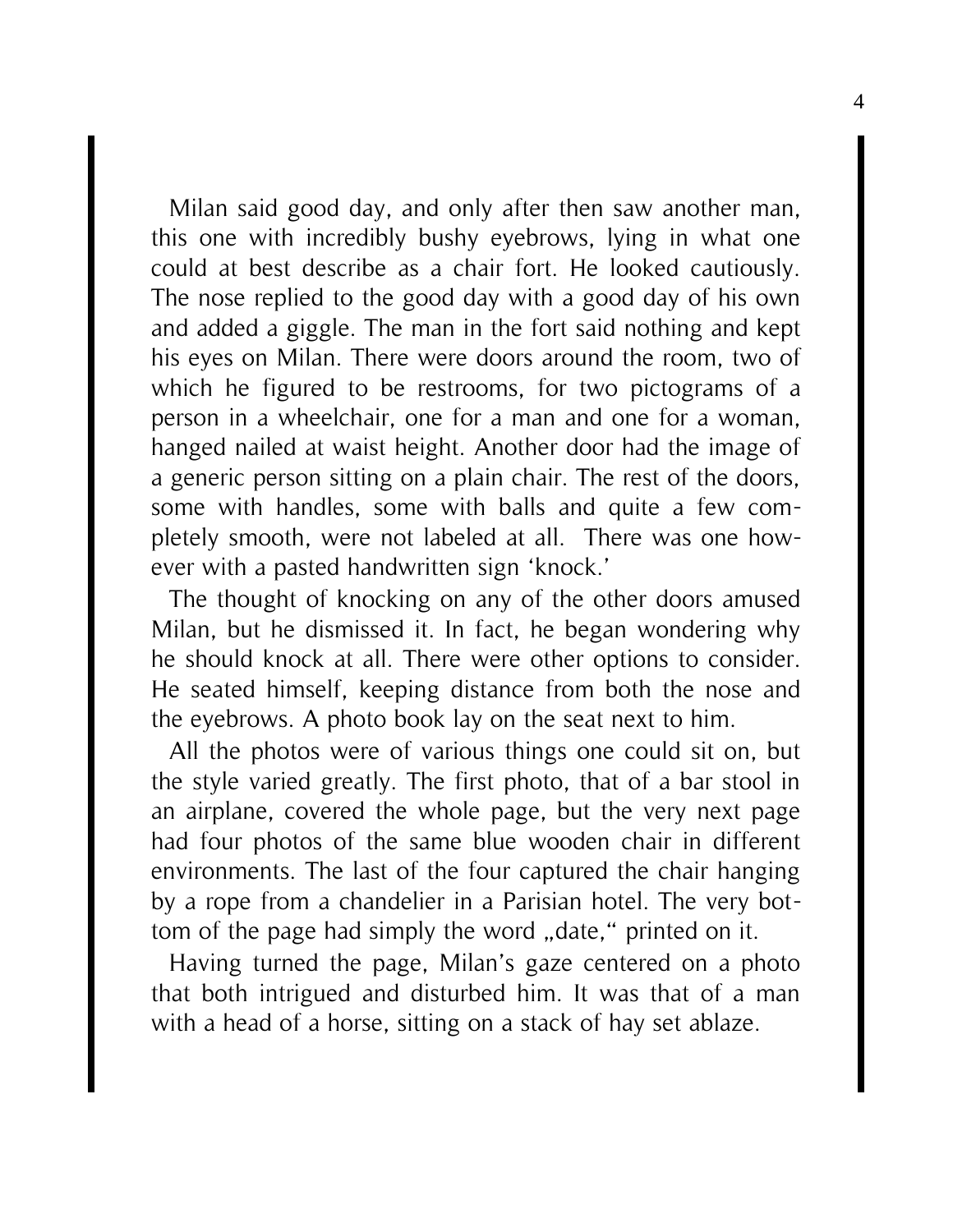Some of the photos had no artistic value at all. After flipping through the thick omnibus, he put it back down onto the seat next to him and just now noticed a painting of a little girl on a white chair in a basement, hanging on a wall.

Before Milan could consider his next action, he realized the man in the fort had been speaking to him: "I wasn't quiet at all." Milan had no response. The chair fort man continued, the caution now gone from his face, as he was comfortably lounging wrapped under and around the chairs: "I said all that I could've, and believe me, I would've said even more, and it doesn't matter what you say as long as you never talk."

Nodding back with innocence of a fool, Milan hoped the man would stop speaking, but he did not. "I didn't choose to come here, but when I set off, I made sure to come on time. To no avail, the service here is horrid. They'd leave a man stranded for eons before taking his credentials, so coming on time does really make your stay here shorter than coming early, but from what I've discovered, it's best to come late."

"Have you been waiting for long?" Milan finally asked. "I haven't been waiting at all. I haven't knocked yet and nor has he. The chairs are too much pleasure to let go." The man paused and licked his lips, chasing the eyebrow hair that ran past away. Milan thanked the man and walked to the door with the sign. He thought about using the restroom, but wasn't sure which door to pick or whether there was a door for him at all. He knocked three times and intuitively stepped back, knocking over a chair.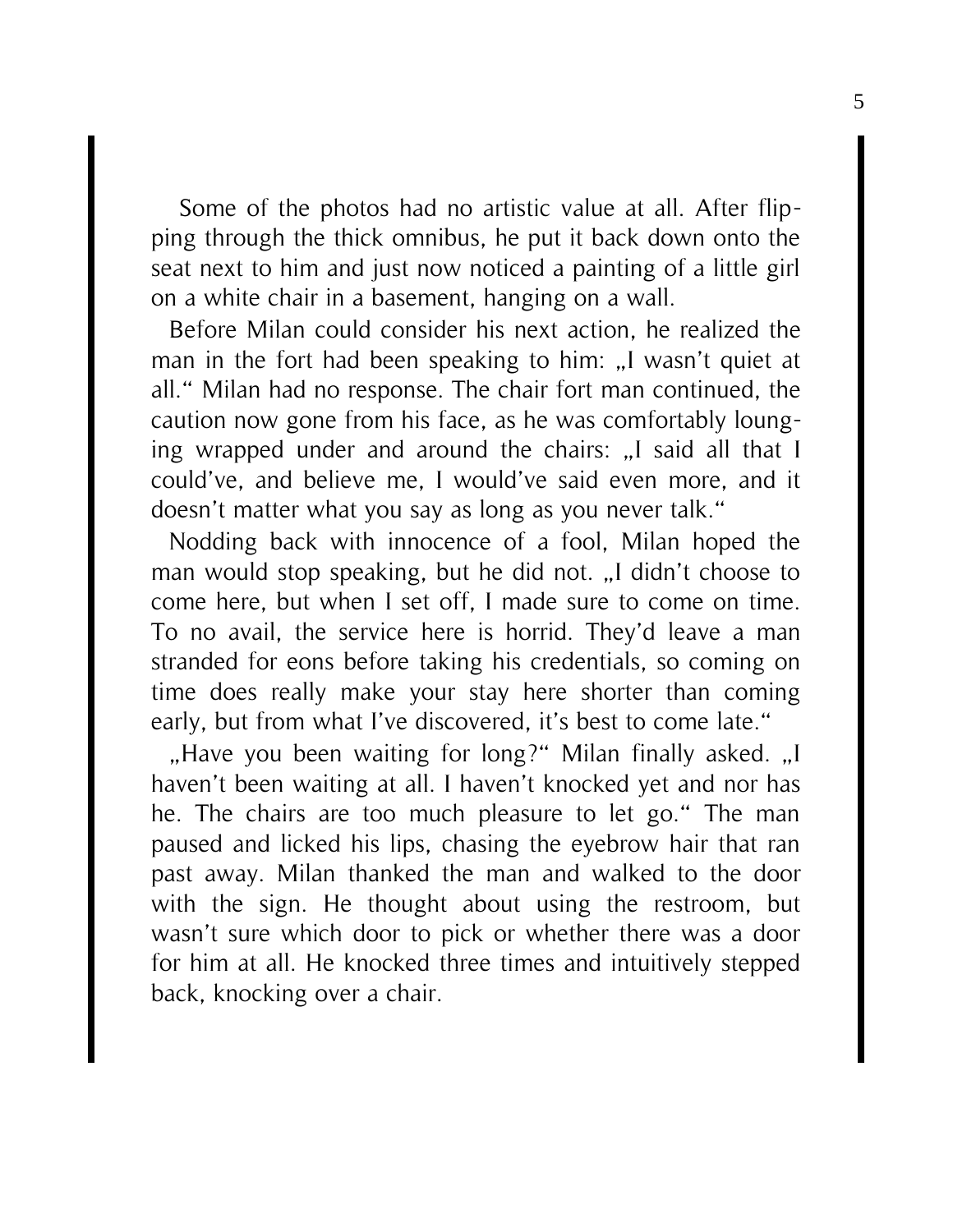"Excuse me, but do you knock and enter or knock and wait?" Milan didn't really address anyone and it seemed as if he was asking the door. The man in the chairs was now connecting the long hair of his eyebrows into a braid, but he promptly stopped and tied it in a knot over the temple of his nose, like Milan would a shoe lace. "We wouldn't really know, we haven't done it. But I've seen this room full of many colored folk, even those that glow in the dark, and they've all gone through one of these doors." He pointed at the door with the sign and added: "As to how? That's always different."

Nothing else was happening and there was no response from the door for considerable time. Milan knocked again, instinctively stepped back and fell onto the tripped chair. A different door opened elsewhere and a lady in a striped dress that ran to her ankles walked out.

"Mister Dvorsky? Excuse the wait. Please, come in." She spoke with a tone of a disgruntled secretary past her interest in her boss' advances. Milan got back up on his feet and considered picking the chair he knocked over as well. The man in the chair fort with braided eyebrows eyed him very carefully again. The lady looked bored, but in no hurry whatsoever. Milan decided to pick the chair up. As his hand neared the chair, the man's stare intensified insurmountably. Milan picked it up and walked to the open door.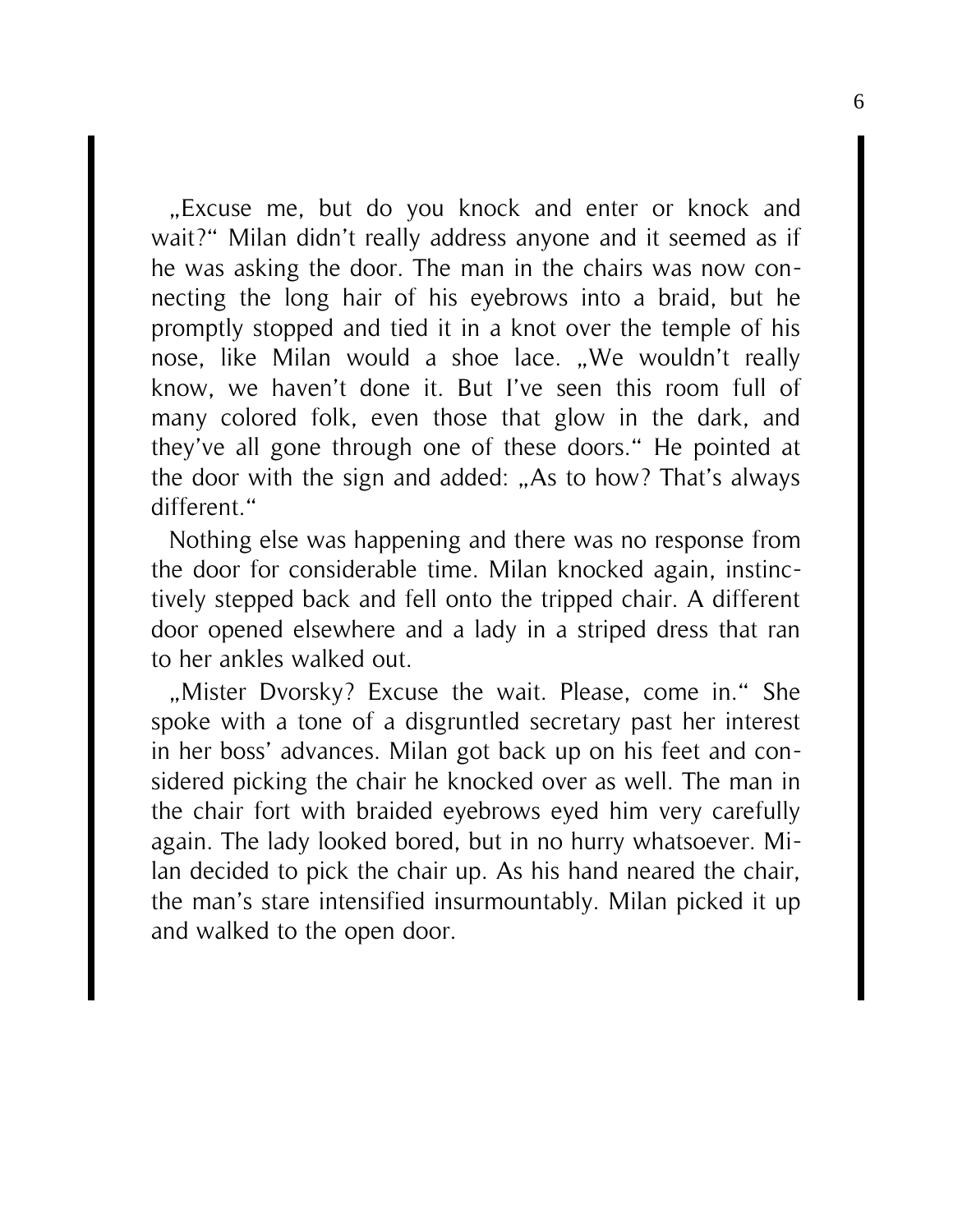It lead to a hallway with two benches that ran along its walls. The room could probably seat sixty people comfortably, but only two sat on the benches now, one on each, as far away from one another as the length of the hallway would allow. Both attempting to seep through the walls to get away from the other. The only one other door was at the opposite end.

The lady entered with Milan in tow and closed the door behind them. "Follow me." Every of her words came with the utmost lack of interest for all mundane things. Milan walked closely behind and when they stopped at the other door, he got a good look at the person sitting there, trying to phase through the wall. A woman missing one of her arms and half her face kept pressing herself against the wall, while sitting on a puffy pillow. The lady in the striped dress opened the door. "Come along, mister Dvorsky." And he followed her through.

 This room was similar to the very first with many unlabeled doors scattered about, but the only chair in this space was a wheelchair that stood in the middle, facing Milan. A rat sat in it. It looked at the disinterested lady and thanked her, addressing her as Erika. She shuffled away through the door Milan came in and closed it when she left.

"Mister Dvorsky, welcome. Out of respect I would of course give up my seat to be equal in your discomfort, but I can propose a better solution and that is you earning a chair of your own."

"I can stand. Will this take long?"

"I understand that you can stand, but I'd very much prefer for you to be more comfortable."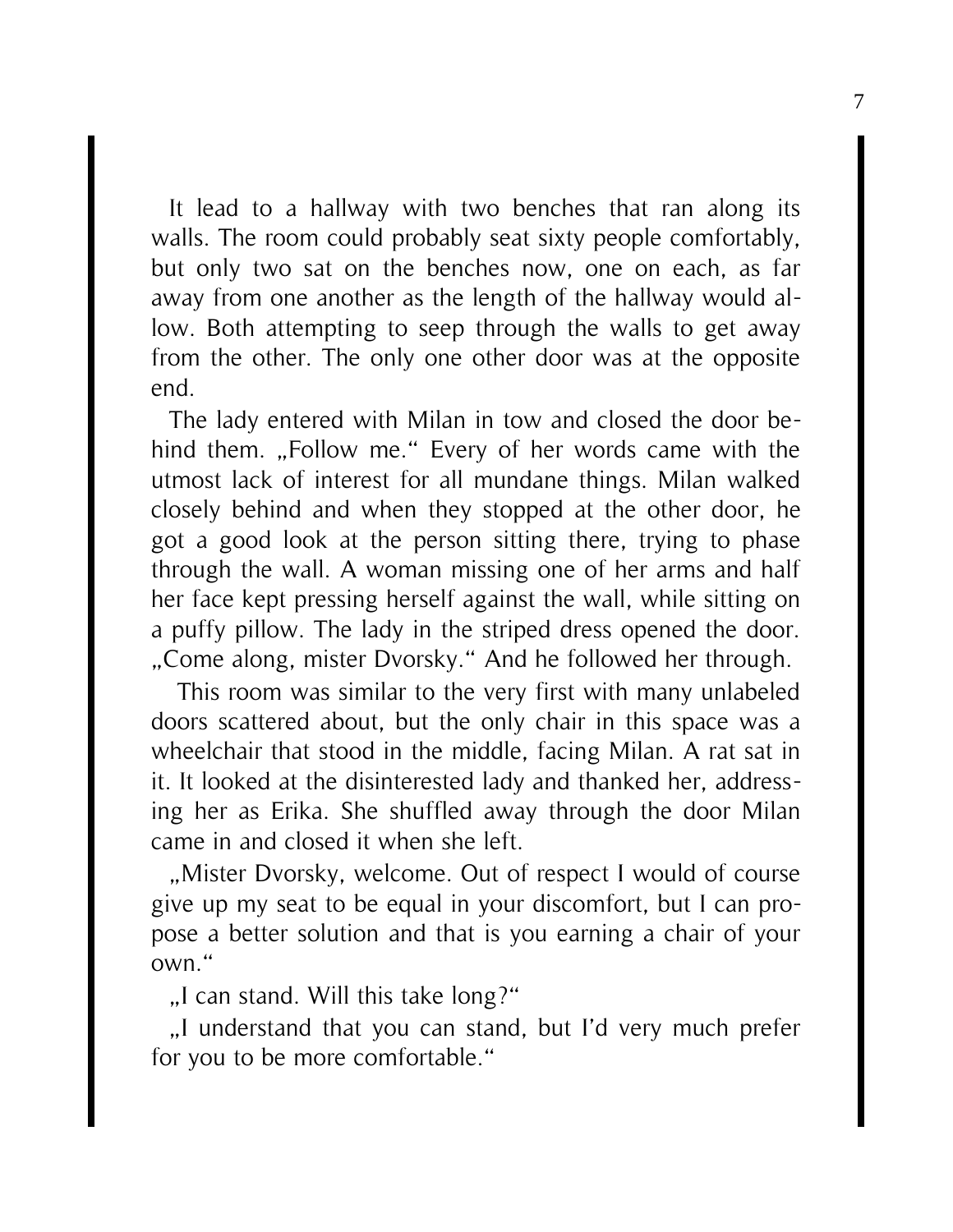"Where can I get a chair then?"

"Oh, how I wish it were that simple. There are none apart for mine as you can see. This place is barren of any extra chair. But enough with this furniturism. You are here why exactly?"

Milan didn't know how to reply. The rat sighed. "Mister Dvorsky, why have you come, if you do not know?" The rat in the wheelchair closed its eyes and let out another sigh, pausing briefly. "Excuse me, mister Dvorsky, for being rude. It's this lost shipment. Over seventy thousand chairs gone. We had to give up our own to meet the demand. The stock? Don't even ask. Have you any questions about the job?" He had none, but thought hard whether he should. "All good then. Best of luck to you, mister Dvorsky. Head on through." One of the many doors opened and Milan entered after thanking the rat without question.

All too late did he realize his next step wouldn't land as he put his foot through the door and plummeted down stairs.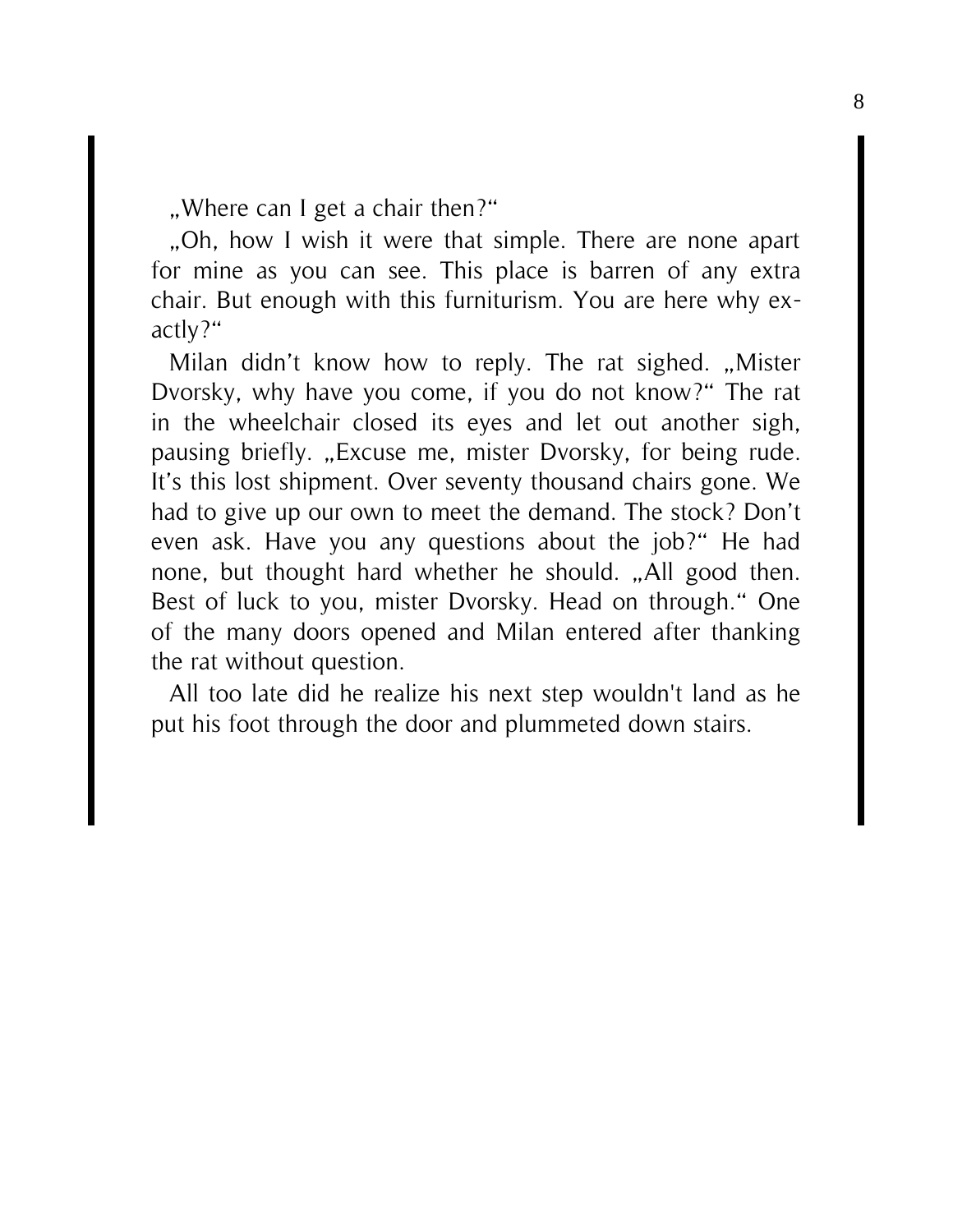Two plainly dressed boys dragged Milan's body into a room with nothing but a single bed and a painting of an unoccupied chair. This one of exquisite design. They struggled to get him onto the bed, but eventually succeeded. They left his sweater and the pants on, but put a blanket over him, as to make him comfortable in his unconscious state. The boys then triumphantly sat on the edge of the bed and relaxed.

**Tuesday (1970), 1970, 1970, 1970, 1970, 1970, 1970, 1970, 1970, 1970, 1970, 1970, 1970, 1970, 1970, 1970, 1970** 

"Have you seen Eva?"

"What about her?"

"It's these earrings she's got. She looks like a renaissance woman, which is not a good aesthetic. Not in these times. Not at this place."

"Who cares? Let a woman wear whatever she can get."

I mean well for her being. If I noticed the placid things in her ears, a lot of folk did. And you know I'm not very mindful."

"So what? Isn't the point of extravagance to be noticed?"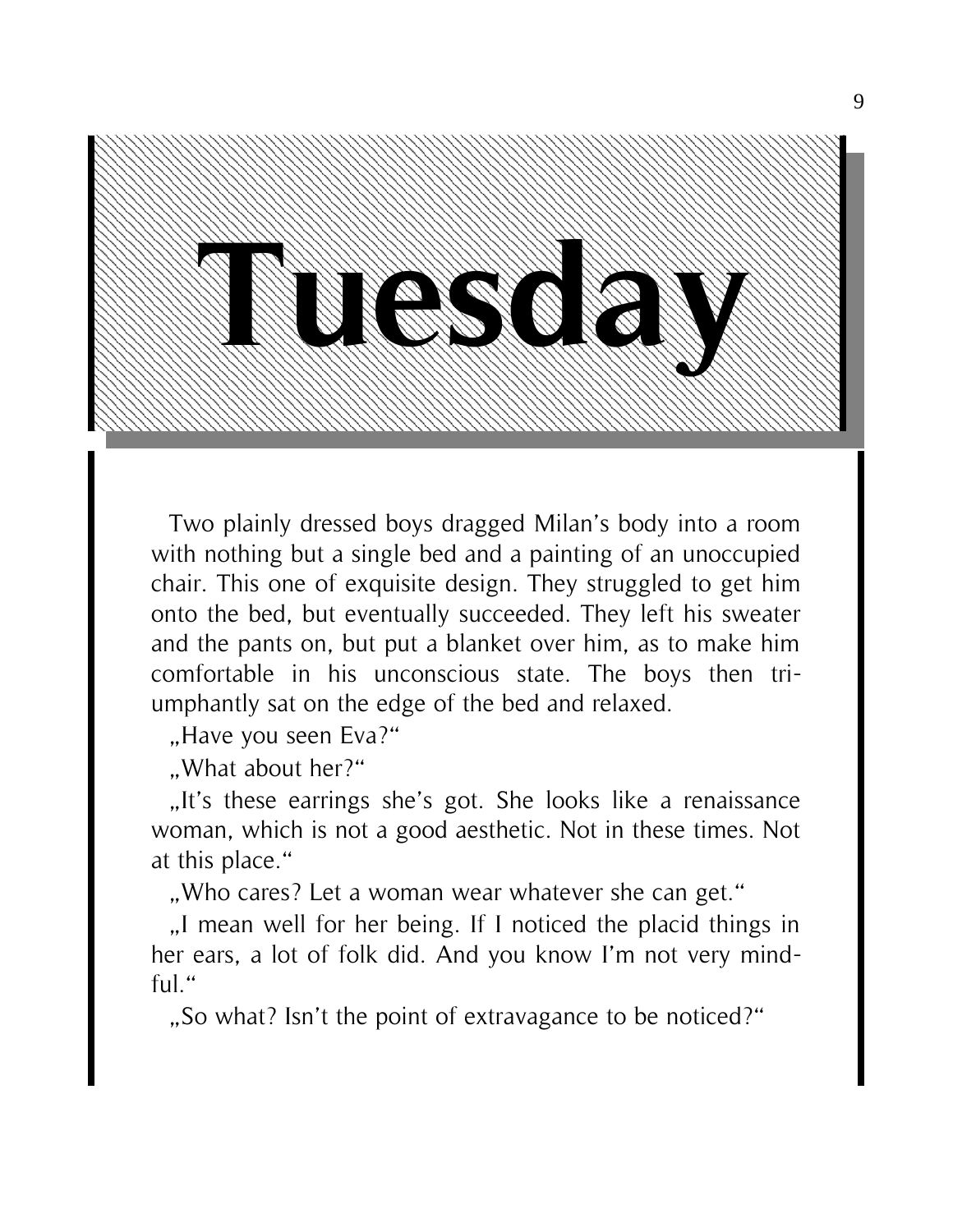..But there's good and there's bad extravagance. And don't give me the whole bit about not judging things. Because some outfits especially, for the benefit of society, deserve to be critiqued. But much beauty can lie in the crazy, I don't deny that. All I'm saying is that Eva's earrings lack the makings of the good aesthetic."

"Tell her then. Since you're so very clearly a fashion connoisseur and an aesthetic guru born into one. What I don't understand, not that I care whatsoever, is, especially with these phenomenal qualities of yours, why do you dress so poorly?"

".What do you mean poorly? Are you joking? Incredible amount of time went into this design. This is not poor. This is impeccable forethought. Just because you don't see it, doesn't mean it isn't there."

", You dress just as boring as me. So if that's the 'aesthetic' you're going for, well done."

"No sense being jealous now."

One of the boys removed the blanket from Milan, silently examining his choice of wardrobe up close, while the other sat by motionlessly, staring at the painting.

 After unspecifiable time, when their arms were no longer sore from dragging the body, the boys climbed off the bed and left, putting the blanket back over the sleeping man in a sweater and oversized pants.

Erika in the long striped dress entered briefly to check if Milan was awake. Her feet were cold and the shoes she wore were one size too small. She's worn them since she started here and by now got used to them. The dress fit her well and was perhaps the last thing she felt any connection to.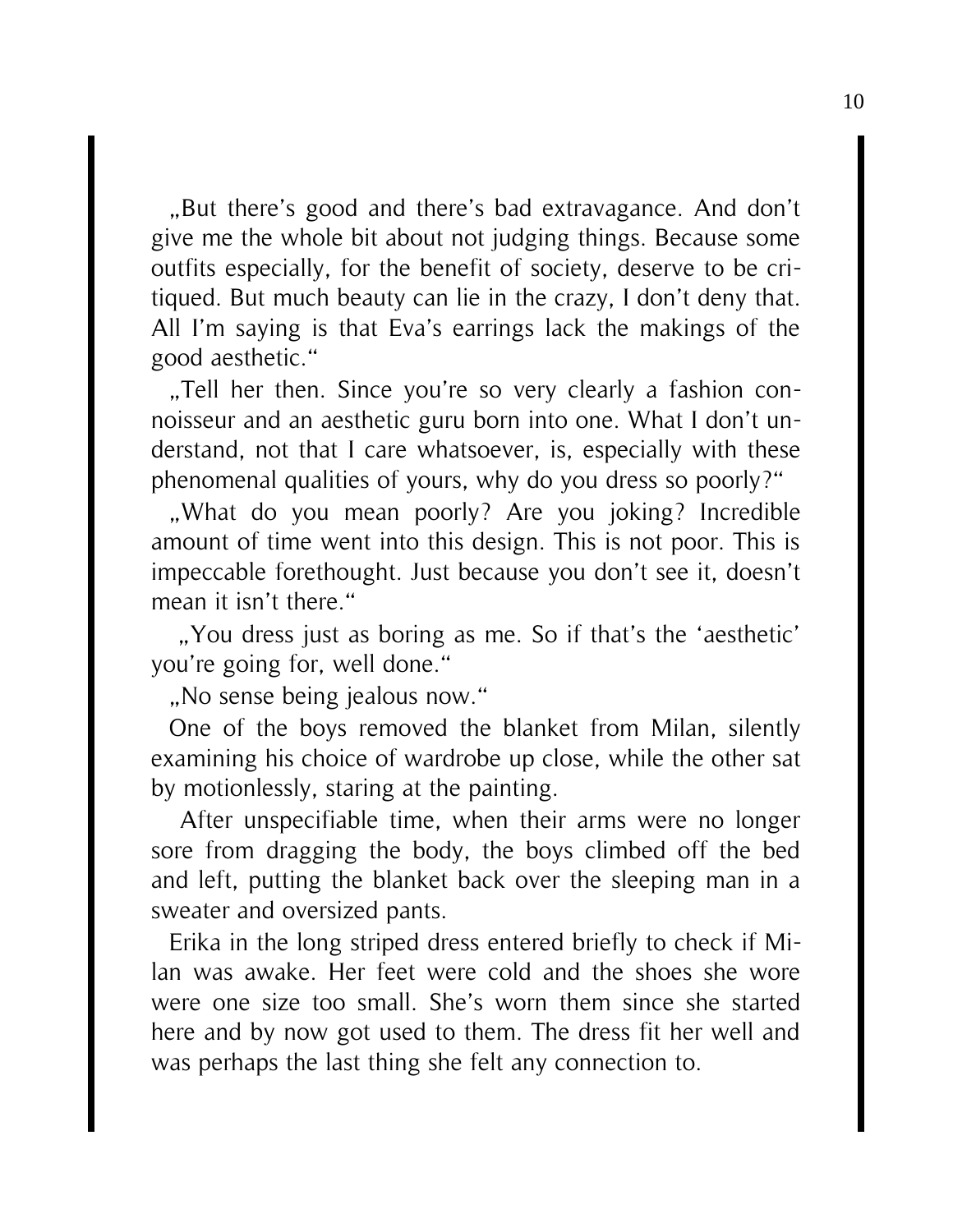Seeing that mister Dvorsky was still out, she walked out of the room with the bed into another room with a bed. This one occupied by an elderly woman. She was lying on her stomach, drawing with a lump of coal on a paper tissue. Under and around the bed lay many other tissues, each with a different face. She looked over her shoulder when Erika entered and joy filled her dull worn cheeks. "You would not believe the things that have happened since you were gone." "No sense telling" me then." Erika replied snarkily. The woman sighed, "I wish I could feed off your resignation."

Erika rolled her eyes. "Quiet, or I might resign from coming. Here." She handed the woman a single clean tissue, having received a tissue with a coal drawing of Milan's face in turn. She examined it. Her eye twitched for split moment, as her brain fought to conjure up emotion, but failed. She threw the portrait away and walked to the next room with a bed, and then into a corridor with benches running along it. It seemed to have no end, as it stretched on into a single point.

 Erika began walking. The benches were populated randomly. She began to count in her head how many people she walked past every twelve steps. Sometimes it was four sometimes it was seventeen. She didn't look at any of them directly and she had no intention to. She kept walking. A thought of tripping crossed her mind and she fell.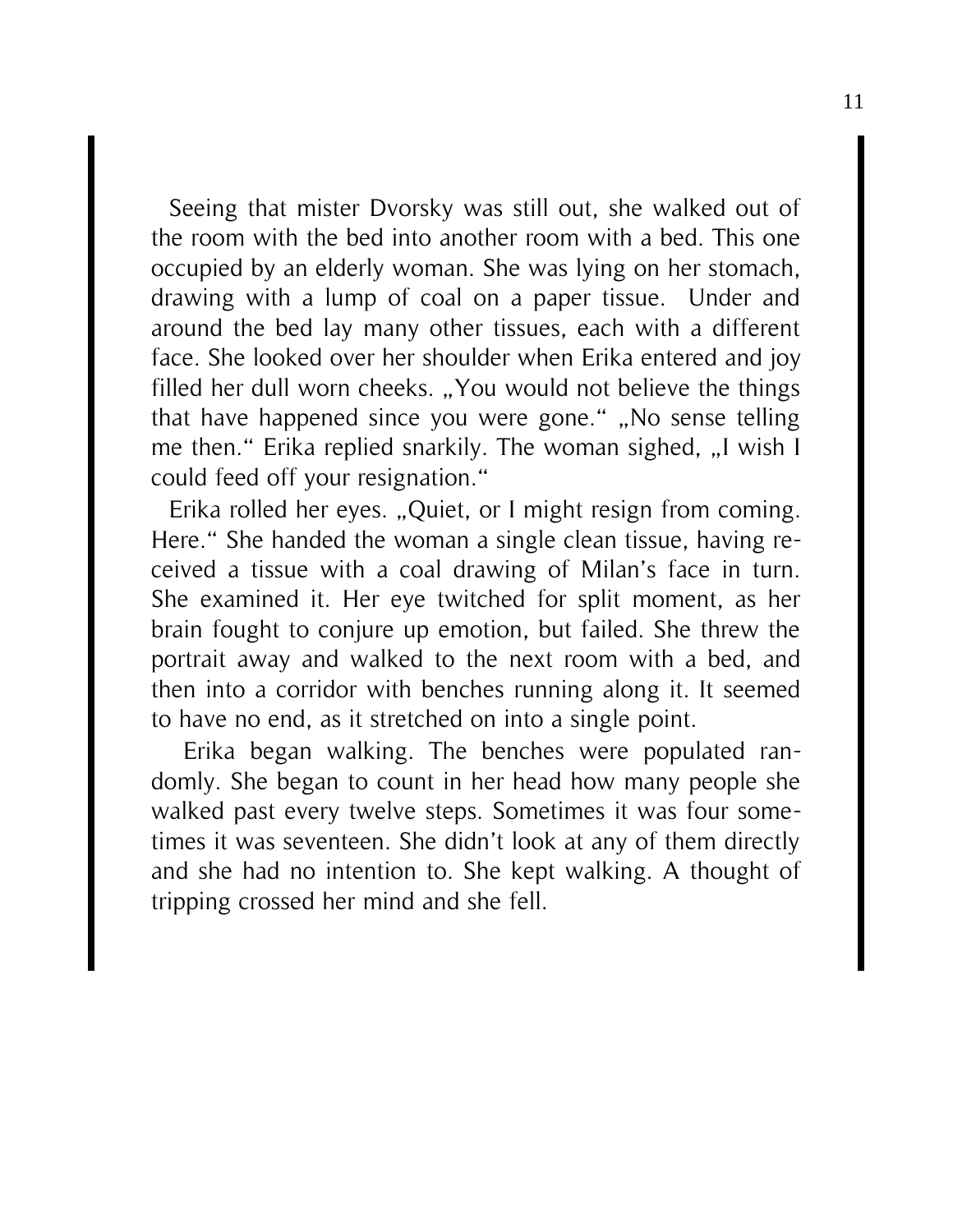There's blood on her hand. She fell and scraped her face on the carpet. The tripped lady wiped the hand on the dress, followed by cursing that instinct and seeing the precious outfit ruined. She got on all fours and looked around. The bench on one wall was interrupted by a door, before continuing into the far distance. There was a window on the other side. She hadn't realized before that there were any. On each side of the door someone sat. Erika struggled not to look but failed. They were looking at her already, for it's hard to miss someone pummel their face in front of yours. The man on the left, wearing a leather jacket offered his hand, which Erika refused and stood up on her own. On the right was a lady in a cheerleading outfit for the football team 'Angels.' She just watched, her hands in her lap.

Nobody said anything until Erika broke the silence, "Aren't you going to make me more miserable?" "That's on you," replied the cheerleader. The man diverted his look when Erika faced him and remained silent. "I'm going in," she stated and turned the door handle.

It was another hallway, this time with a distinguishable end in sight and many doors in its walls and individual seats between them. The place was empty but for a single occupied chair. He was an old man in a Victorian suit, waving her over. She approached him.

...Now that you're here, your estimate for the day is seven hundred and thirty six processed. Here is the list of names."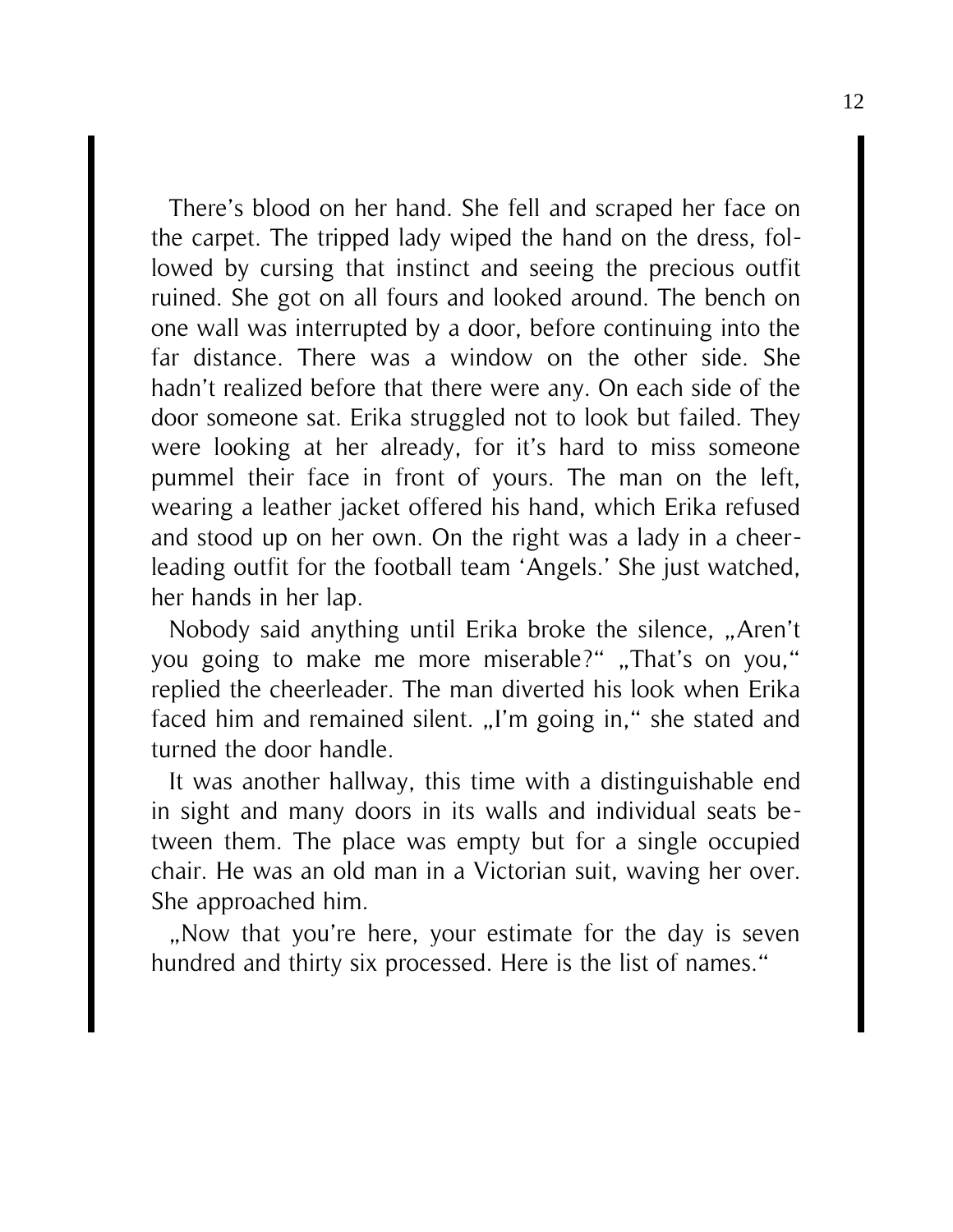Her hand reached for the list. She entered the door by the man while memorizing the names. It was a tiny room with massive piles of lists such as the one Erika was holding right now. After going through the seven hundred and thirty six names, she placed the list on top of a neatly piled column of paper.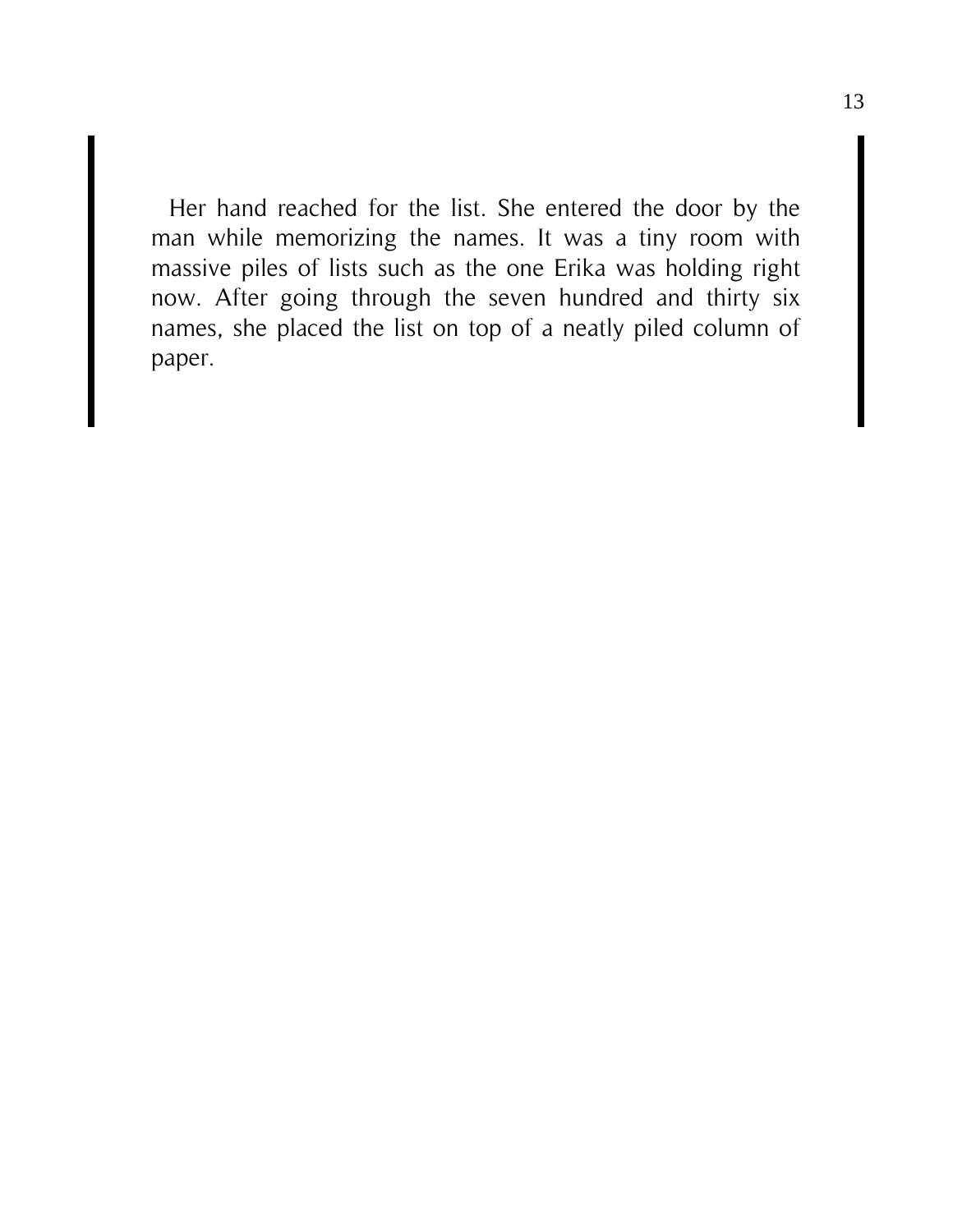**Wednesday** 

"Mister Krupka? Please, come in." said a toneless female voice from somewhere behind Cyril. The many doors of the waiting room kept opening and closing, while animals and people rushed through, answering to their names. He snapped from a state of staring at another man pulling a shoe lace into his eye socket through the nose. He followed the voice through the packed waiting room. Standing in one of doors, Erika idled, expressionless face, blood on her cheek. "Excuse the delay, mister Krupka. Please, follow me."

She led him through rooms and hallways, diversely populated.

"Look where you're going!" Cyril stepped on a duck. "Are you blind, man? Huh? Cat got your tongue?" The incident shocked Cyril and he lost the ability to react. Erika stepped in. "I'm sure mister Krupka is mostly ashamed. Let's not make this a waste of energy."

The duck grunted, but seemed to loosen. "Alright, alright, it's my bad. Don't think I don't know I'm a duck. Just another day. You would not believe the things I deal with. Yeah, yeah. No sense telling you then. I know you."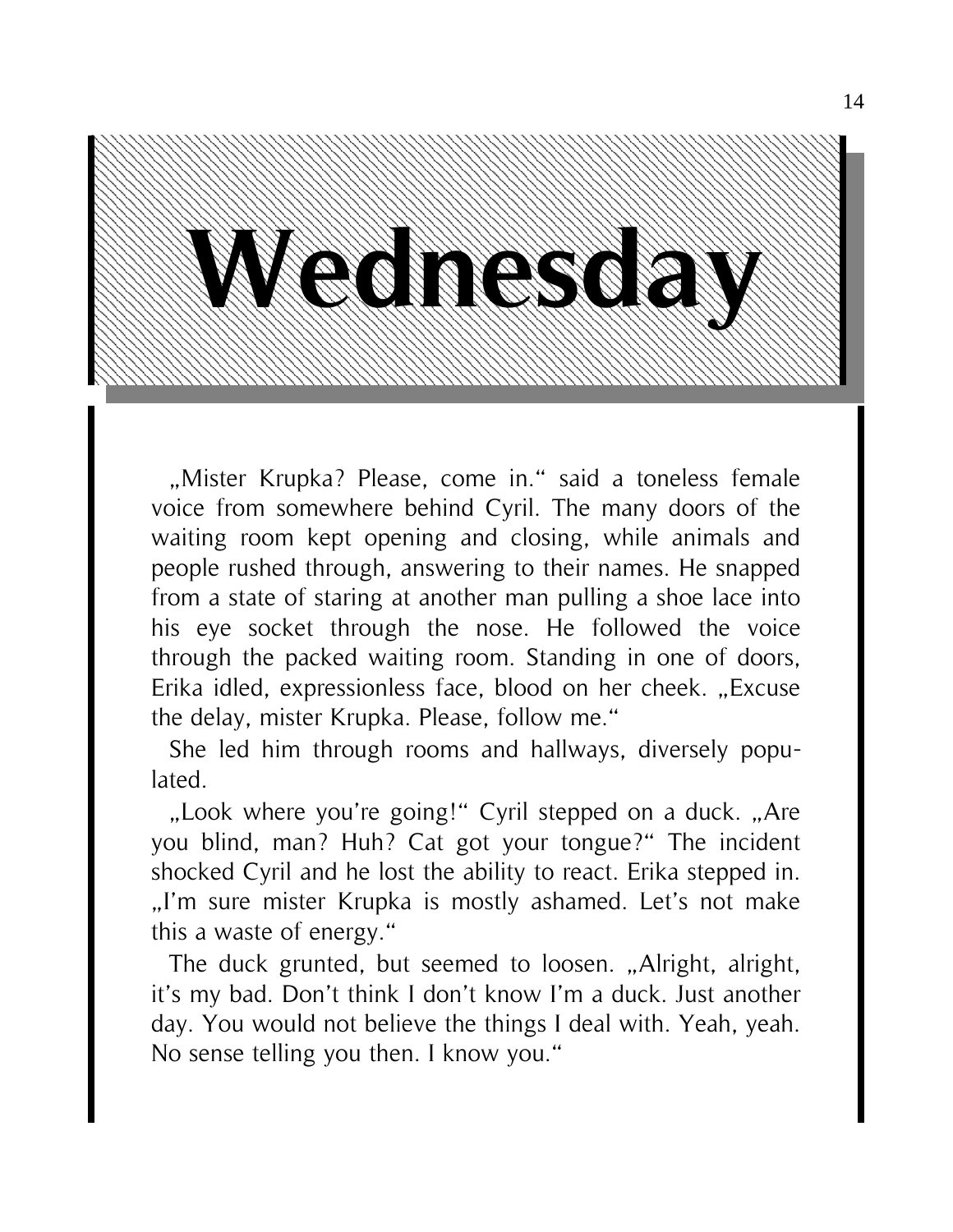"I don't know you. Don't take this the wrong way, but you're just another duck to me. Have we met?"

"I keep getting stepped on frequently by people lead by you. Not always am I vocal about it. But don't worry, you're just another human to myself."

"What has happened to you?"

"Seventy four casualties already. Don't they give you estimates?"

"Just for the processed."

", Must be a different department. I make the numbers. Someone, I don't know who, gets a report on expected casualties for each day. Today it's one in three."

"I did notice."

"It's been getting worse each day for who knows how long. But there are other issues to worry about, since nobody knows how this cog turns."

"Of course," she agreed sarcastically and they parted ways.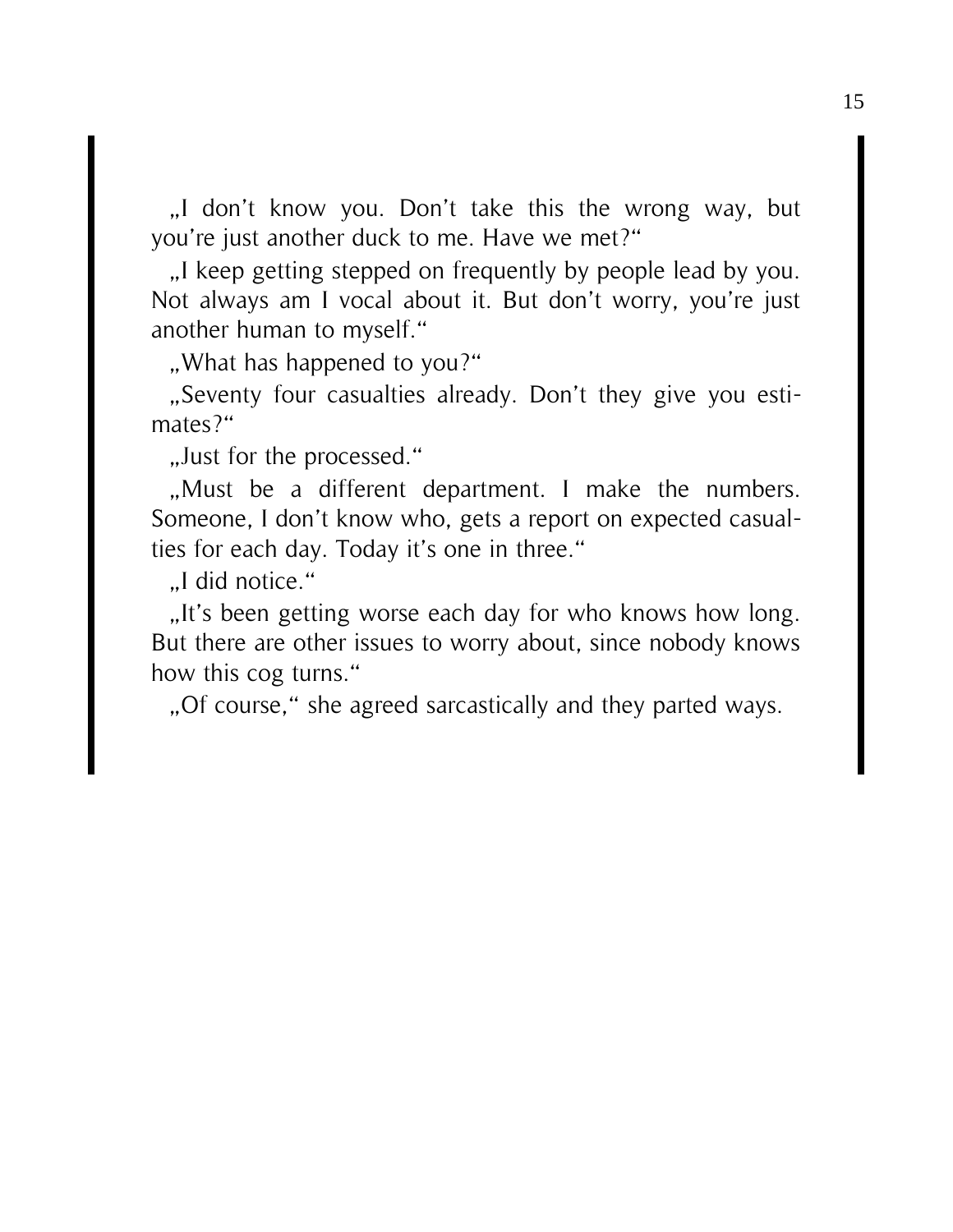She walked Cyril through a door in the hallway into another room. It had a reception and six seats. A door behind the reception seemed to just close. There were about ten times as many people as there were chairs. Some opted from conflict and sat on the floor. A few conquered some of the seats and guarded them with all they could muster. One corner of the room declared Chair Alliance and three people and their followers, those who were promised the chairs eventually, guarded the source of comfort. One chair was destroyed in what was now considered a Great War, which prompted a more political approach to the lacking furniture debacle. The myths say that the fifth chair was birthed by the queen of comfort herself and granted it to everyone in this room. A long snail-like line of people, waiting for their turn to sit down, spiraled around it.

". Wait here, mister Krupka. You will be seen shortly, " she told him and walked to the reception. Behind a small desk sat a girl with cancer in a wheelchair, keeping history of the room on her hospital gown. She began explaining: "They came and took the sixth seat. 'Something was lost and needs replacing,' was all they said. You wouldn't want to know the casualties for that day." "I wouldn't." Erika remembered seeing the window when she ruined her dress. The blood was still there.

She left Cyril to the room, and made her way back to a corridor. On her way for the next name, she took a wrong door.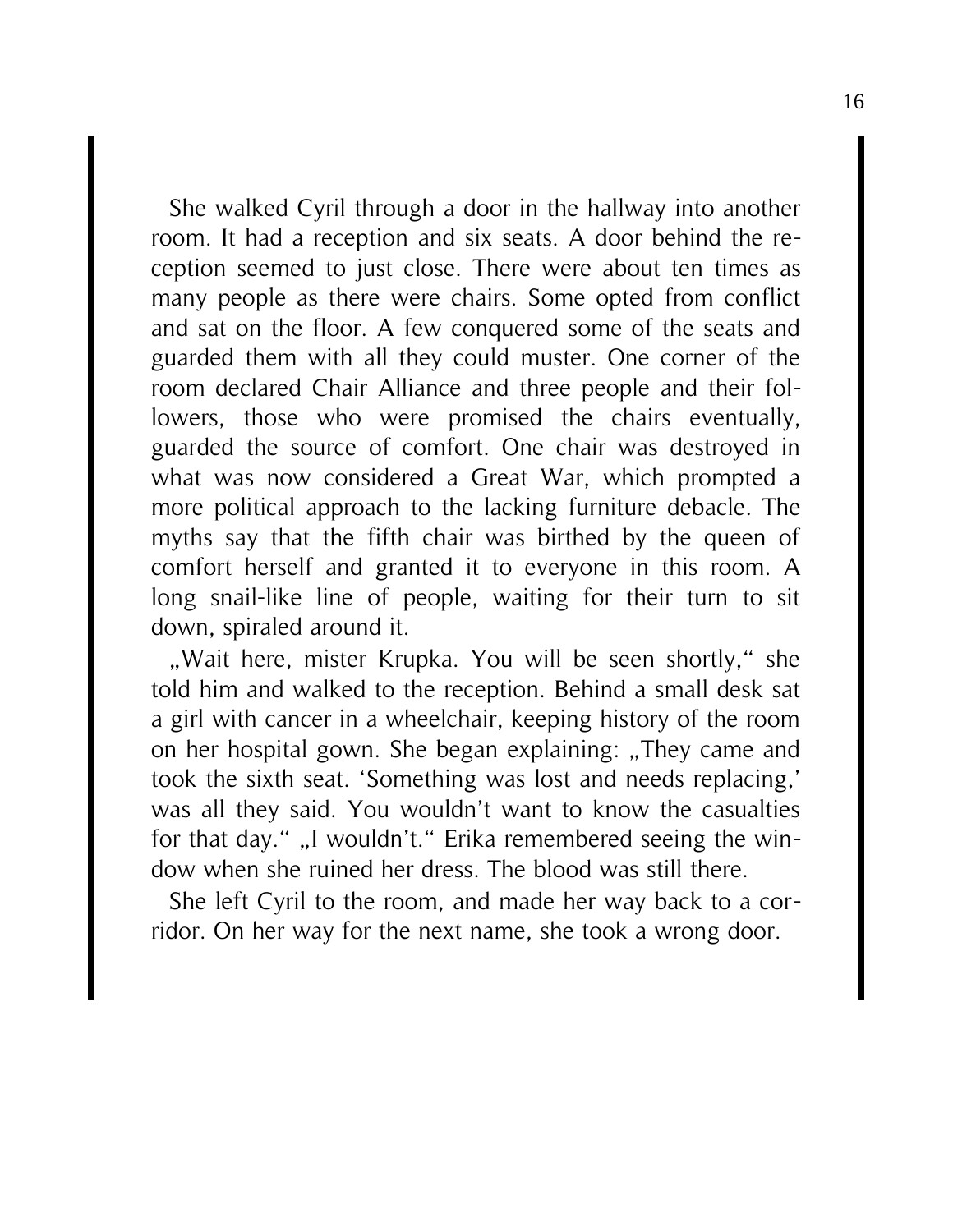Some time passed before Cyril grew comfortable enough to approach one of the chair pacifists, sitting on the ground. He was a young man in a business suit and expensive reading glasses. "Welcome. She told you to wait? Then it shouldn't take long. Some do choose to stay though. I can tell you're a man of few words. Those rarely used to last here, but now it's better. I won't bore you with the lore of this place, especially if you're here temporarily." The man offered him a cigarette. "For good luck." The door behind the reception opened and an old man with a cane called out Cyril's name. He pocketed the cigarette and entered. The elder lead him through a short corridor to another room.

Behind a a metallic desk covered in paperwork, sat a worn looking man with thinning hair, wearing an expensive, but clearly not ironed suit. He stood up, shook Cyril's hand and offered him a seat at the opposite side. They both sat down.

"Mister Krupka, I'm certain you're not aware why you are here, so I can make it very easy for you, or I can do it any way you like." Cyril didn't know what to say. "Let me rephrase. I can tell you to get up and walk back through that corridor, back to that place with the cancer kid and into the hallway. Then take the third door to your right. The one with a brass, which is a yellow metal, handle. Or I can tell you the very same and add why."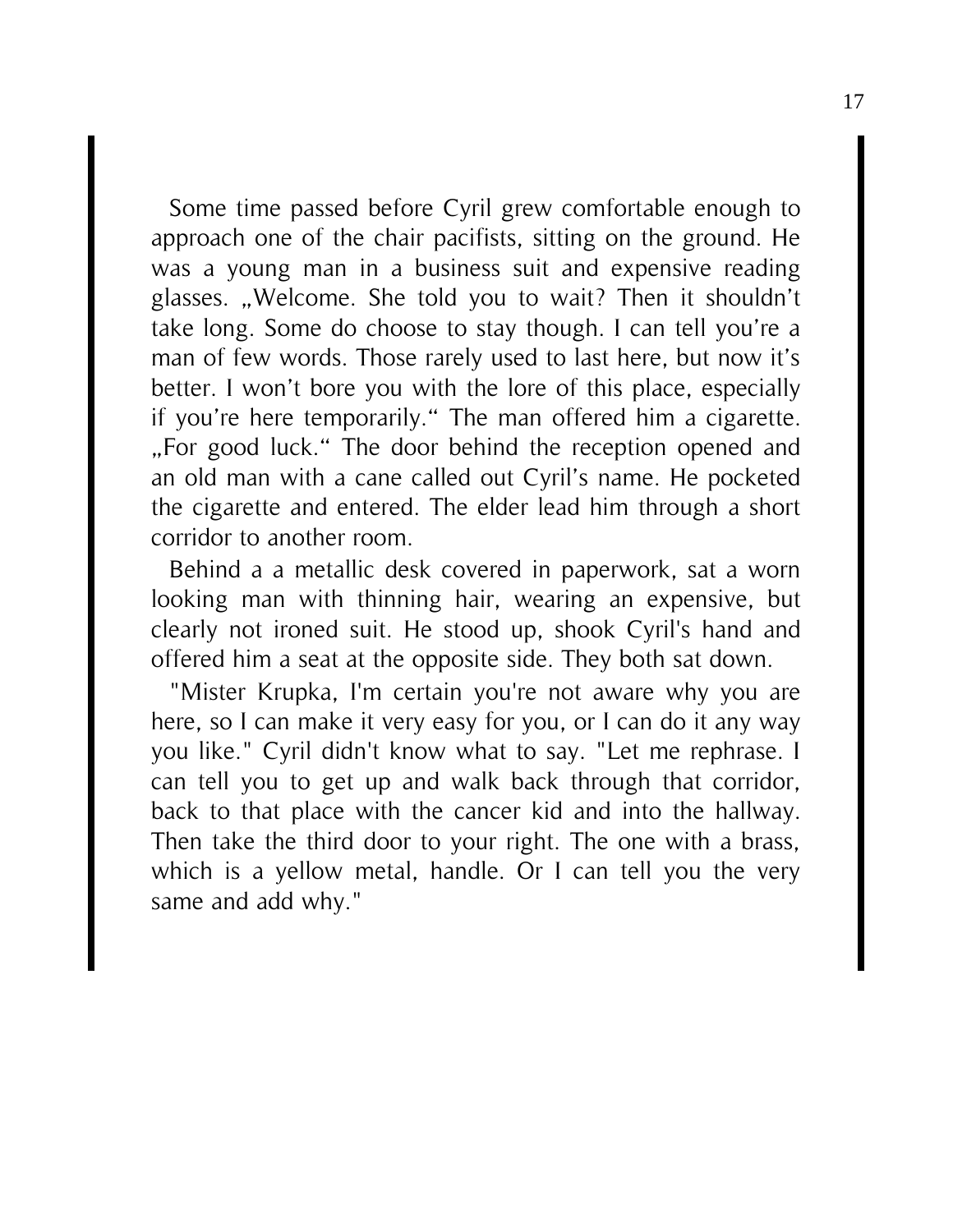The wrong door lead Erika into a large hall. Its walls completely occupied by paintings in the thousands. A mustached man in a tattered suit jacket sat in one of the two armchairs that were the only source of physical comfort inside. The massive room resembled a hangar, with its tall walls decorated in an endless variety of images of chairs and portraits of people lounging for miles in every direction. The collection seemed to be willfully unorganized, but heart-pausing. An arched ceiling hosted industrial light bulbs that hung on long wires encased in black rubber. Rays of dim bronze light raced around and flickered on occasion. A sound of a transistor hummed from somewhere beneath the concrete floor covered in a thick blanket of dust.

Having never been here sparked a brief moment of curiosity and she dared herself to feel.

The man noticed Erika's intrusion and turned his head to have a look, supporting his chin with two fingers and stroking the stubble underneath the mustache. One of his eyebrows rose with interest and he called out to her, "Come on over, you might as well, since you're already here!" Erika approached the two armchairs, while looking around at the paintings. "Well, sit down! I'm not standing up," and she took the empty armchair that has been clearly gathering dust for some time.

"This chair was my husband's. We would sit here together. Wrong door?"

"Yes," a lady answered. The nihilism had gone from her voice and a hint of enthusiasm gave it some color.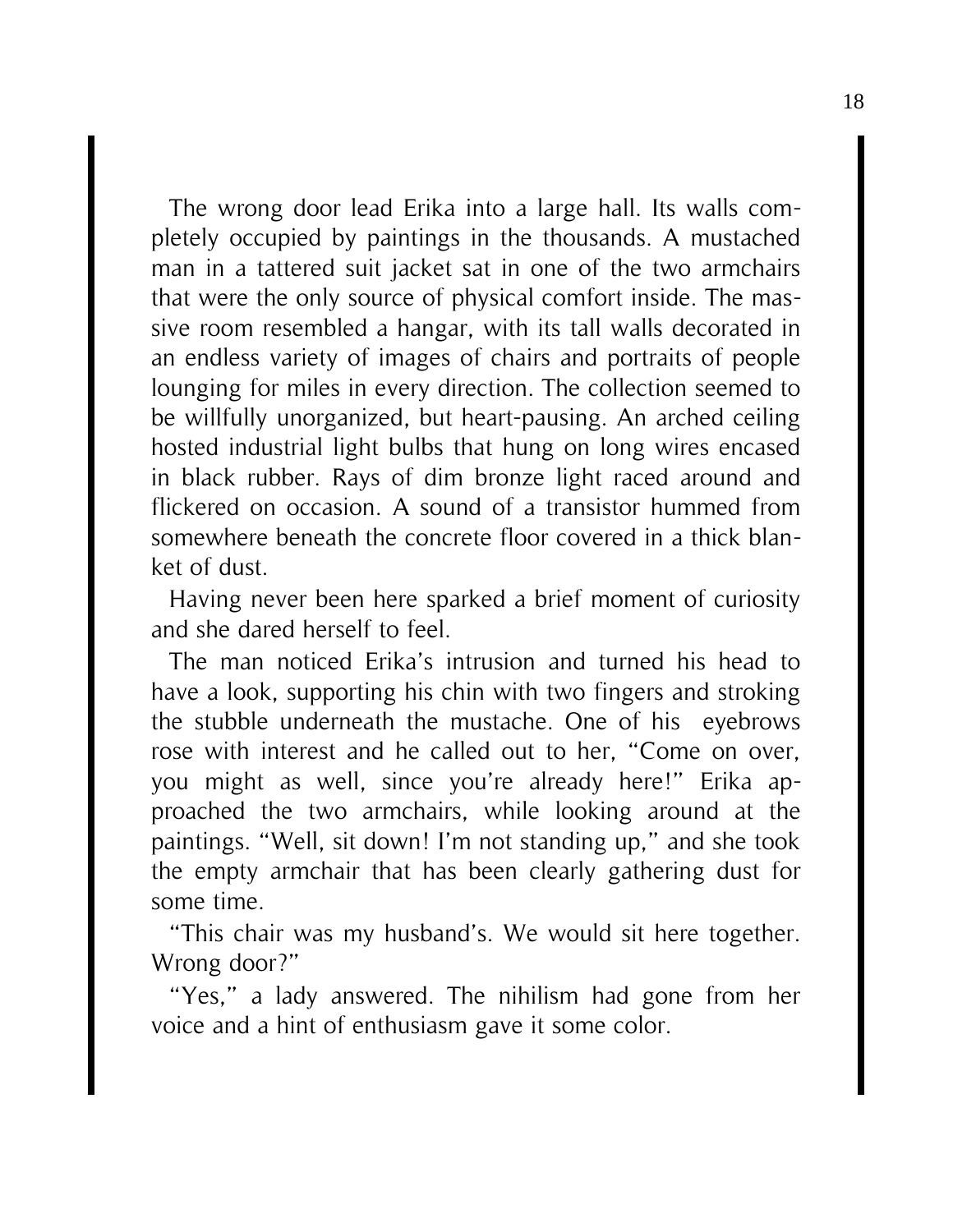"I had only expected that answer because that's the only reason anyone ever comes here, you see. Even when we moved here originally, the place seemed abandoned. Maybe it's served its purpose. I reckon it was a warehouse for surplus furniture. Not in this economy."

"Are there any other doors here?"

"All of these," and he looked at the paintings, slowly stretching out his arms, "nobody uses them anymore, perhaps they do not know they can."

"The paintings are doors?"

"To my understanding, the actual chairs in them are. You do have to sit down to walk in."

"So they're all open?"

"Except those that are occupied."

A small painting the size of a book caught her eyes. It was of an empty wheelchair in a hospital room by a window overlooking a spring garden with hyacinths in bloom.

"About your husband..."

"You'll have to excuse me. I shed my manners ages ago. Never really thought I'd talk to another being ever again. I'll tell you, what I would care to hear, were I sitting next to myself.

Not many have the luxury of arriving with their spouses, but it made little difference once we were to be processed. Suppose they had a real nice room for my husband, with some important bureaucratic business awaiting his learned wit, but not for me. I was always something of an undesirable and this place only strengthened the theory, when they would have me clean carpets.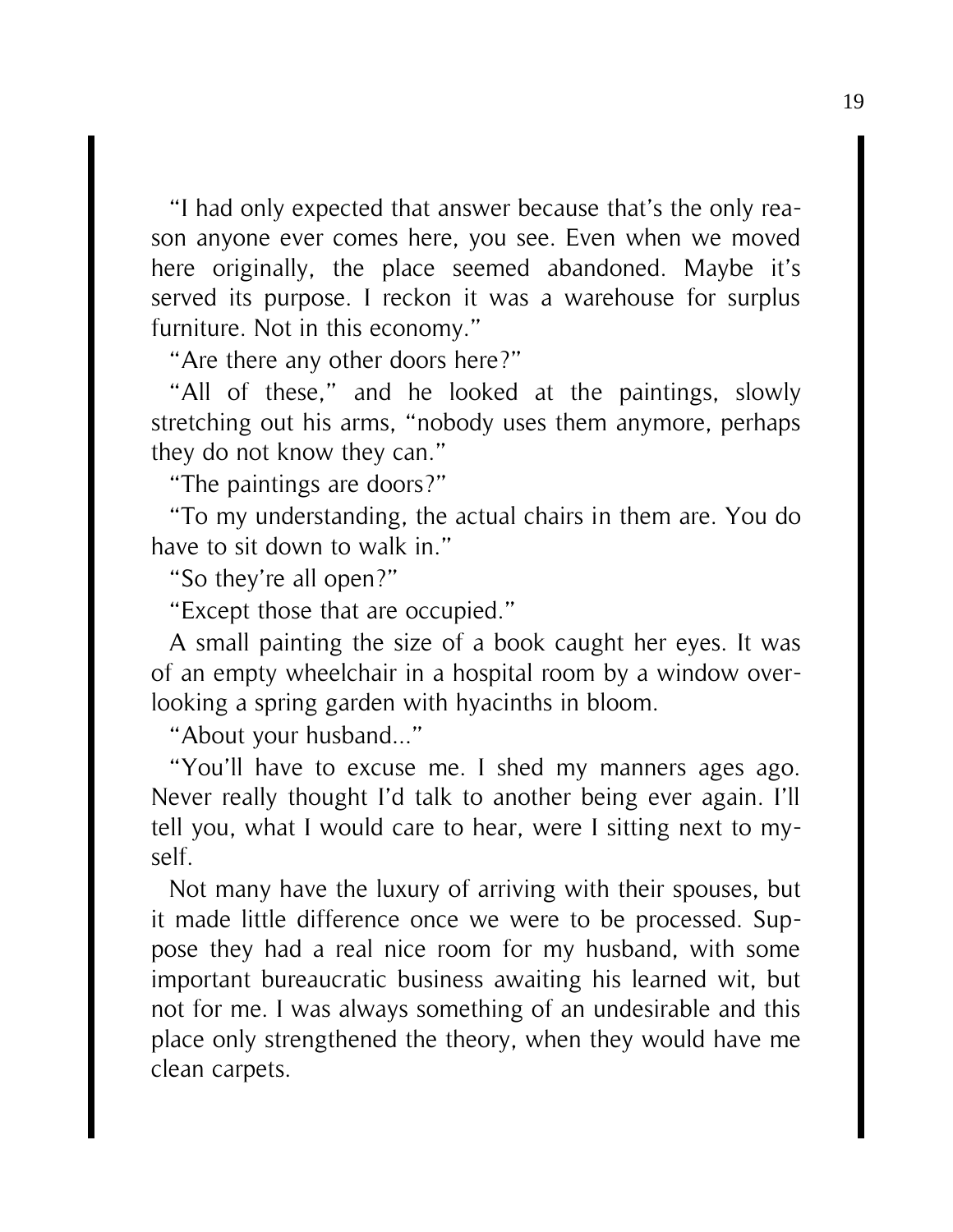My husband wouldn't have it. Said he'd rather opt for mindlessness with me than purposeful servitude. I guess, I thought it the right choice then, now I'm not so sure. We abandoned the job openings and began wandering the endless corridors.

To me it felt a reasonable choice to settle on one of the many metal benches. I wouldn't really mind, but my husband urged us not to give in to mediocrity. We wouldn't have found this place otherwise, but now that he's gone, it makes little difference as to how my eternity is spent.

We thought we had it made, when we found this place, but it was no luck, for there is none here. On one occasion, in a bout of jealousy, I proclaimed I would no longer burden my significant other with my common presence and charged through the closest door, venturing in here. Little did I know, my statement would eventually find its fulfillment.

None can tell the length of time we spent in these chairs and around this place inspecting, admiring, critiquing and debating the paintings. However long it was, it was too much. No two beings can tolerate each others' presence endlessly, even those that would have you believe the story of eternal love, which I must admit, we never bought into. And mutual tolerance only goes so far.

Eventually I would find the purpose of these paintings, as during another one of my outbursts, my husband asked for peace and sat down on the most plain looking chair in a painting. He's nothing but brushstrokes to me now, but one can only imagine what he is to himself.

I chose to remain here. At least I can be sure of what's to come, as opposed to the still world behind the paint.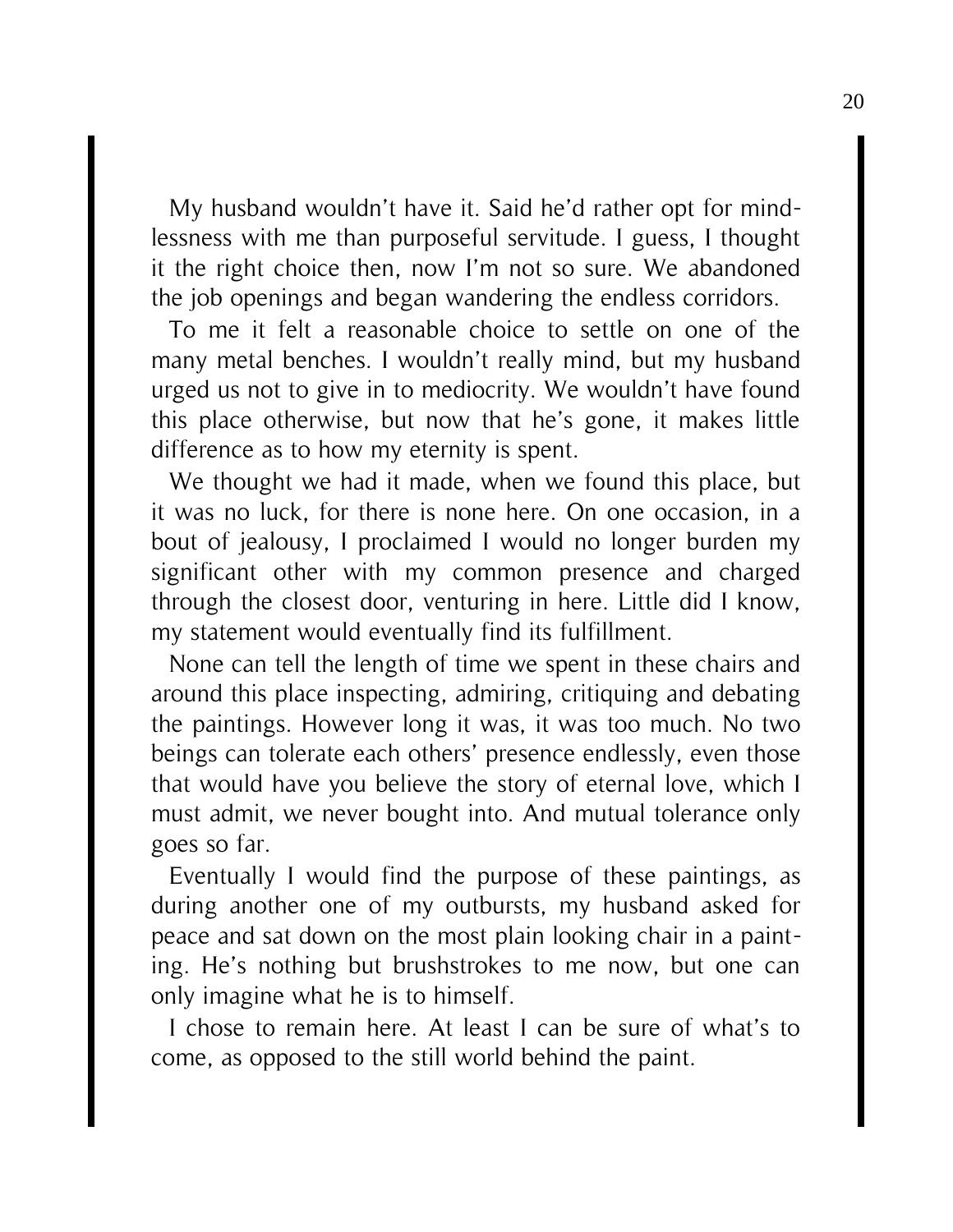But make no mistake. It is nothing but fear that keeps me here. Fear and jealousy, for I had no courage then and I could hardly muster any now."

After uttering the last words he would ever speak in the presence of another, the man sunk into the chair and his eyes filled with water. Erika eyed him with sympathy, but had nothing to say and could do nothing to lift the curse the mustached face in a tattered jacket put on himself.

Before quietly tiptoeing back through the door she accidentally entered and returning to her duties, she took one long last look at the paintings. The portraits of people, no matter their expression, resonated with serenity, and the frozen scene with a hyacinth garden seemed ever more inviting.

She would never find this place again.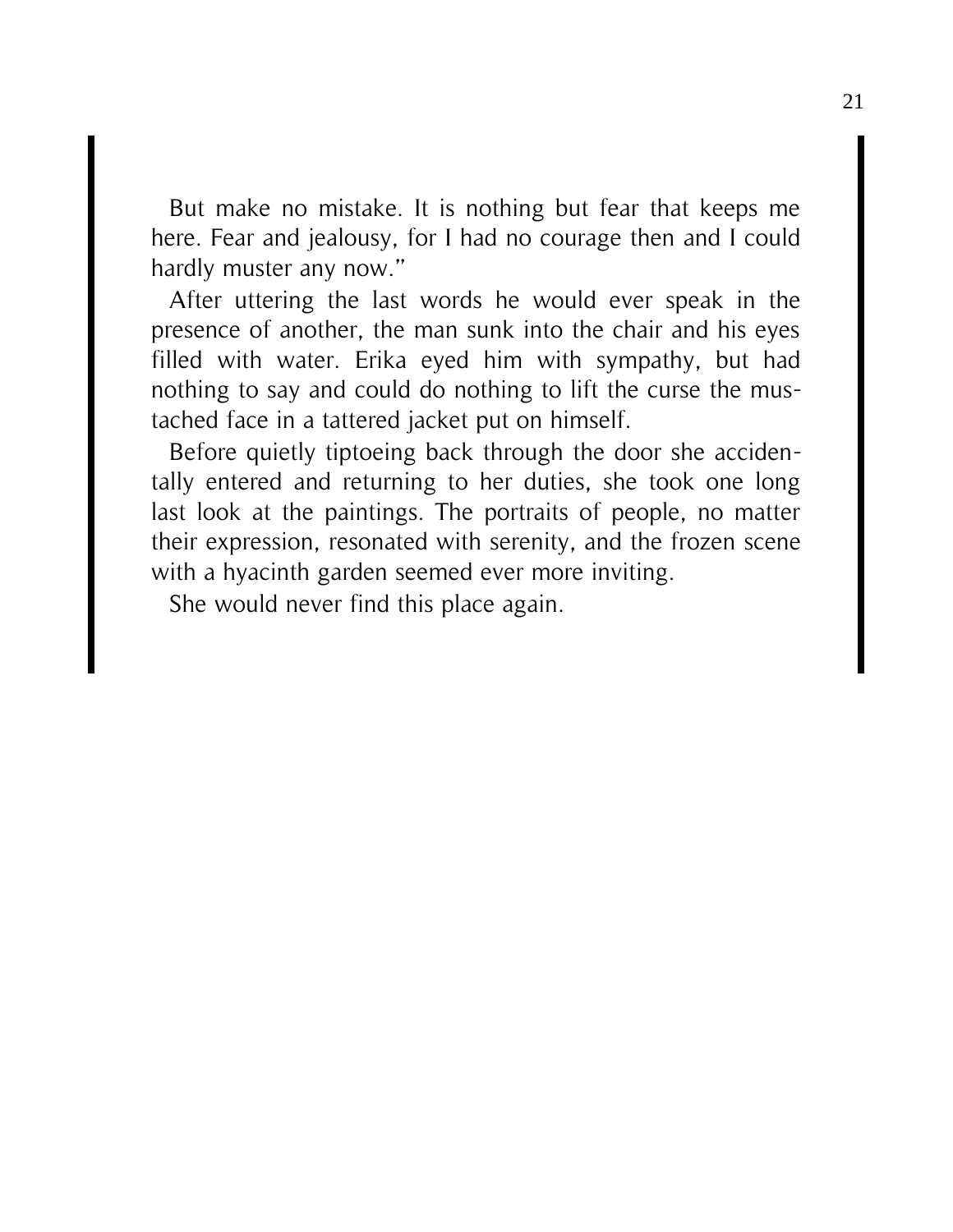Milan woke up with splitting headaches. He sat up and stretched his neck. After climbing off the bed and taking the first step towards the door, he discovered the debilitating pain that would now accompany him every time he'd place his right foot on the floor. He waddled to the door.

**Thursday** 

The old lady on the bed was lying on her back, arms crossed and resting on her stomach.

"You're up, that's good."

"Hello. What's with the drawings?" he asked when he limped over to her and inspected the tissues on the floor.

"A hobby of mine. The pretty lady brings me a napkin from time to time. It's a rare opportunity to get anything here. I dread the moment I exhaust this lump of coal."

"Surely there's other means to create."

"Surely there are, the trouble is getting them. Don't think I'm the only artist here. And there's not exactly a delivery service in place. Especially for casualties."

"Here? Casualties?"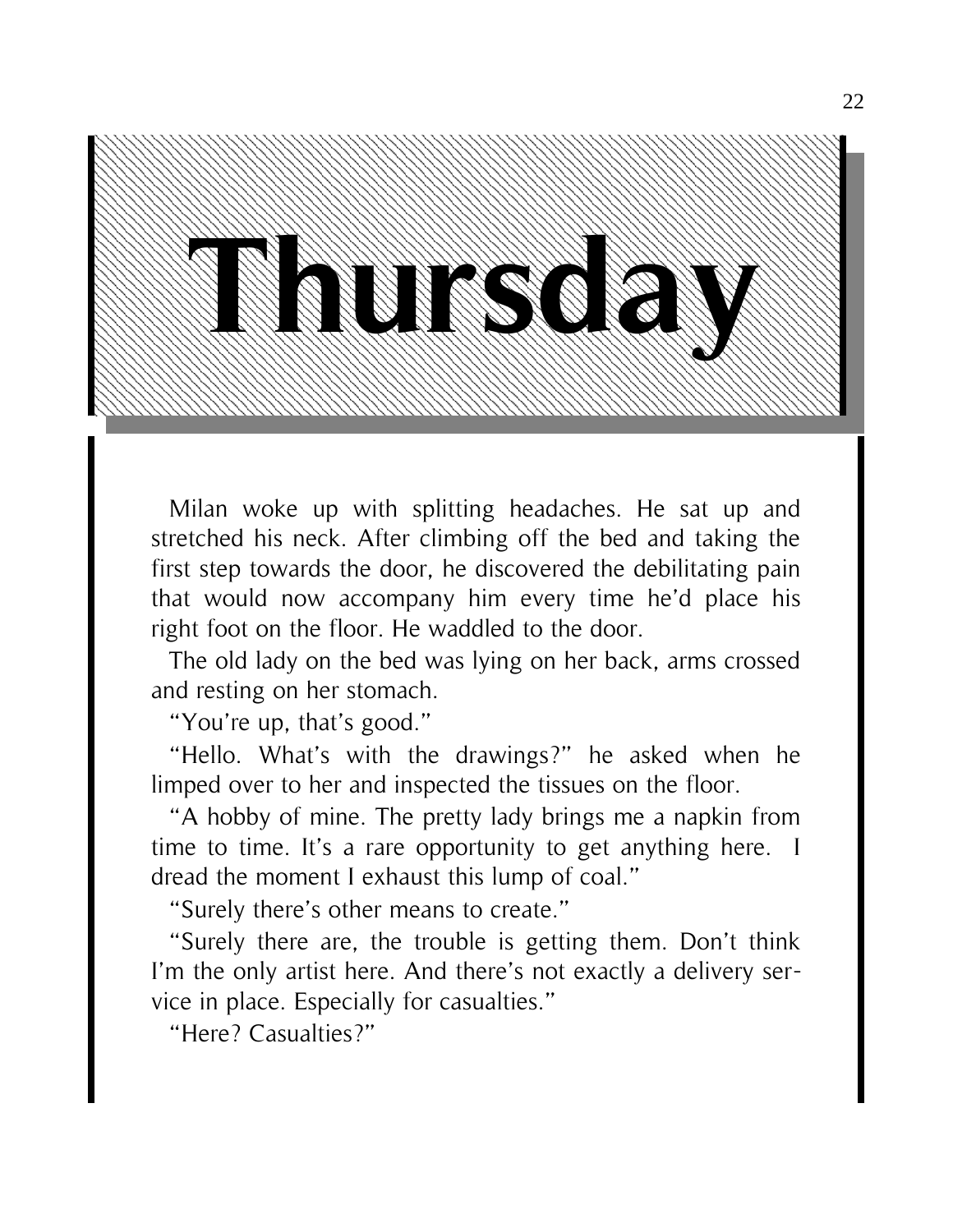"Yes, here. Round and around. This place hosts all, make no mistake. One could run into their former lovers and ancient foes, it's no laughing matter. Though from what I've experienced, nothing here happens by chance. Of all the endless corridors and halls with plenty doors, there's no room for coincidence.

I know it is scary becoming a casualty, but think how worse off you could've been."

"What happened to you?"

"I have clinical depression, unfit for work. I was an illustrator. When I got here, I prayed for something akin to that profession. Alas, what I was offered didn't exactly help me find sense or fulfillment. They'd have me deliver numbers without telling me what they were or who they were for. I couldn't do it. Didn't take long for me to break down. Three thousand seventy six. That was the last number I was to deliver. Now here I am.

So that's us, the physically, the mentally, the spiritually broken, destroyed, sawed in half, tormented, crucified, self destructed, despairing, and all those lost in the absurd."

"I never got to figure out what I was here to do and now I am a casualty?"

"Indeed you are, young man. But it is not without its benefits. All of us are free to seek and give in to comfort, should we choose to. And most do. There's not really any alternative."

Milan got on his knees and rummaged through the napkins. All had on them drawings of different faces.

"Who are these?" He asked.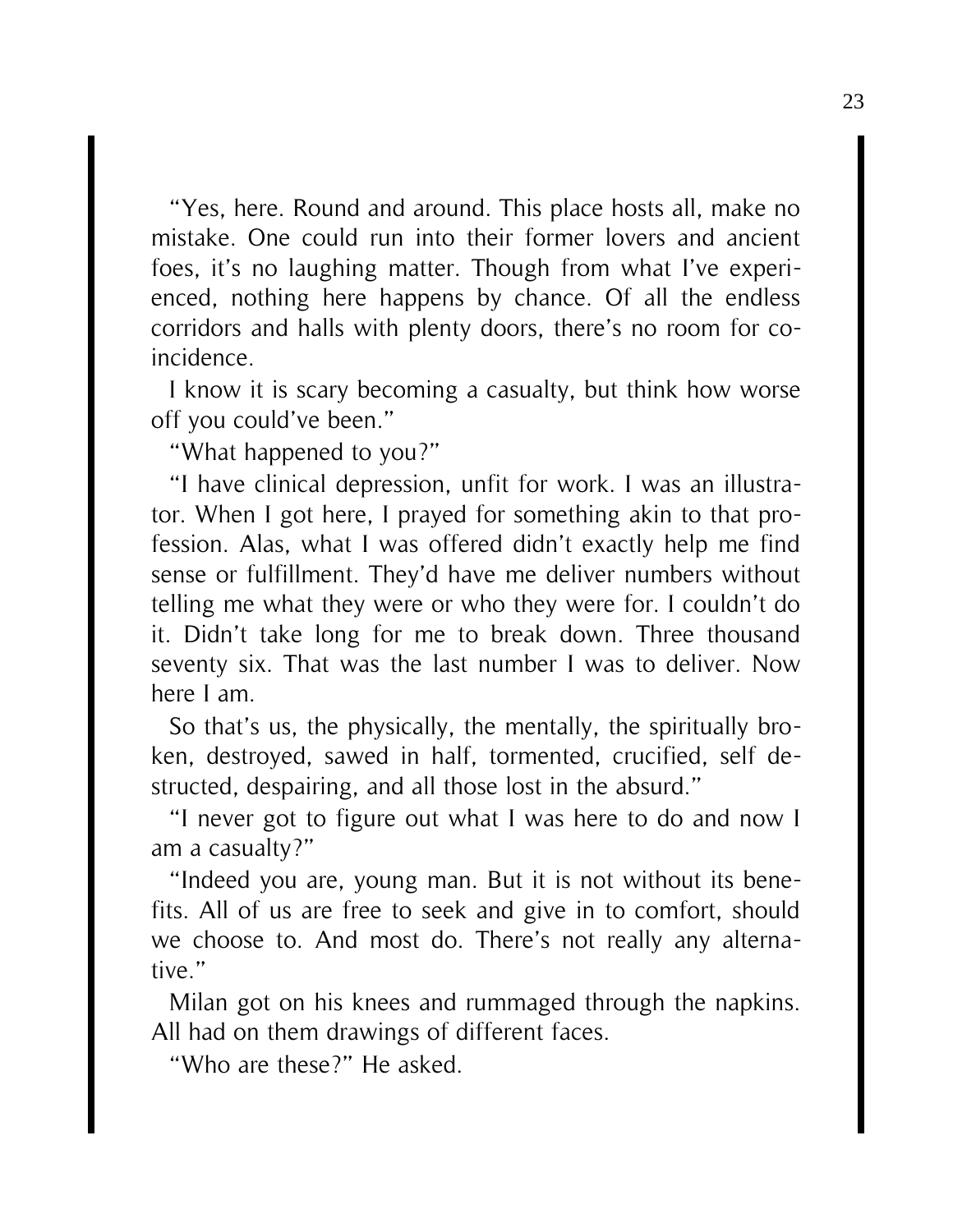"Each time I draw a face, from memory, randomly, arbitrarily, but every time I do, it comes in through that door in no desirable state. If you were to look long enough, you'd find yours."

She paused and scratched her forehead.

"A small tip for the handsome man. Mind the stairs when you can. It doesn't get better. And do tell the lady I said hi."

She smiled, relaxed her head and her eyes began exploring the featureless ceiling. Milan said farewell and continued to the next door which lead him to to another room with a bed. This one was occupied by an old man vertically sawed in half. Only one half was present. Two boys sat on the edge of the bed, not noticing Milan's entry. There was no sense trying to tell the boys apart, as they could be twins, dressed the same and all. He glanced at the person on the bed breathing heavily, blood and mucus dripping from the cut where his other half would've been and his entrails had spilled onto the originally white sheet. The smell was unbearable.

"Remember the Manchurian man?"

"Got his head removed."

"Yes, him. He had a good outfit."

"Why didn't you tell me then? Did you just now remember he impressed you?"

"No, I'm just worried about starting a conversation about fashion again."

"Yes, because that put a strain on our relationship. Don't be so irritable. Well, to humor you, I am inclined to agree. The olive jacket went fantastically with the headless 'aesthetic.'"

"See? You're doing it again!"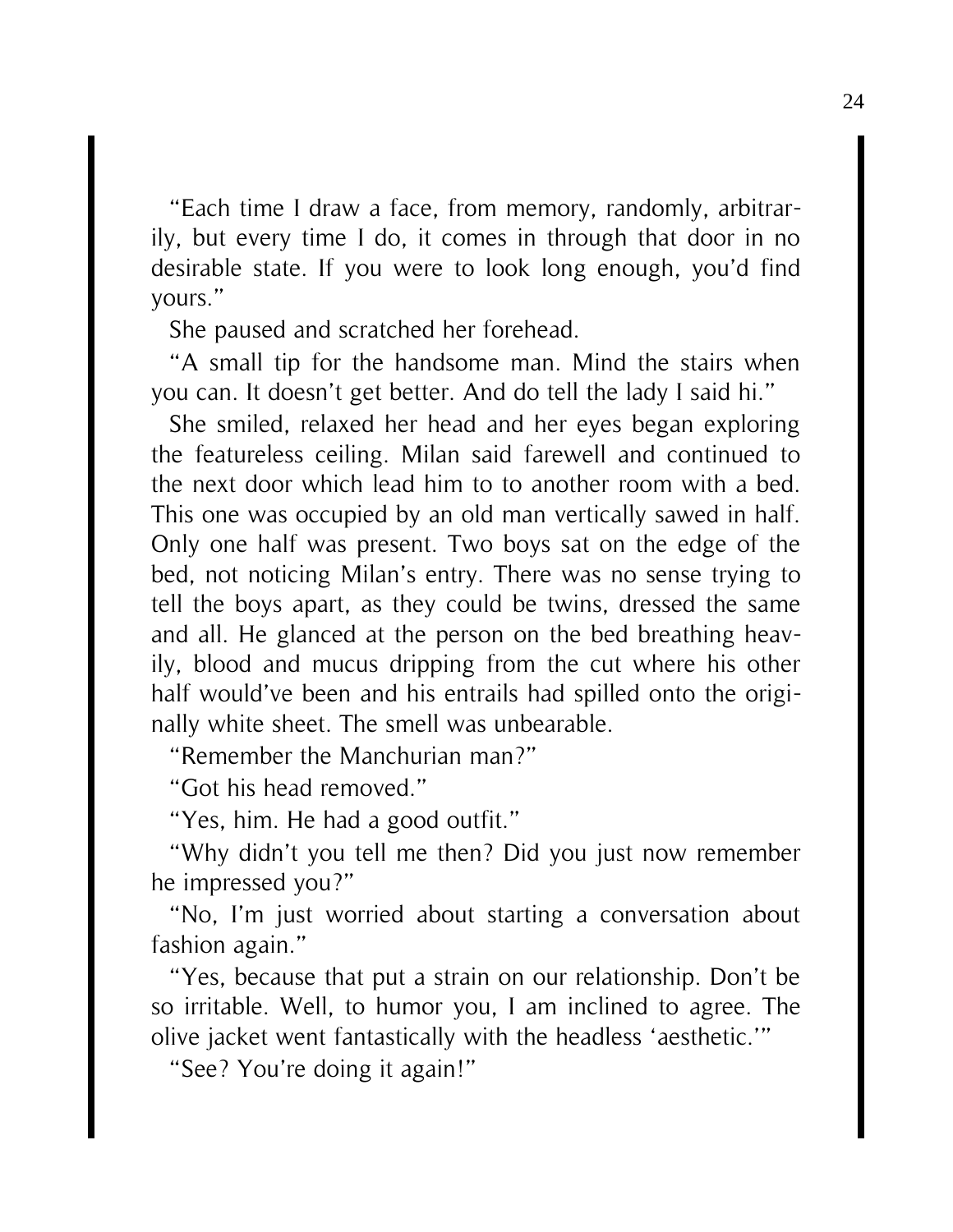"I think it's about timing really. The fella over here? You think he wants to hear a critique of his horrid fashion sense? No, I think he has bigger problems. Namely looking for comfort when his other half is missing."

A gurgling sound came from behind them.

"See? That's no sound a comfortable man would make."

"But you can see it though? The shirt would never work the shoes. Or the shoe in this instance."

"I don't know. I just feel we shouldn't be so desensitized to what's happening to these casualties we're hauling around. I may not sound it, but I dread the day you trip and rip your leg off. I know it's coming, because we can't really do this work forever, right? Maybe I'm just subconsciously mad at your defense mechanism."

"Well, it's not very subconscious and it's not a defense mechanism. I said it before, and I'll say it again. You're jealous that I have something you don't."

"What's that?"

"Appreciation for fashion. When this is over and we're wandering around, or limping, or whatever, looking for a chair to spend the rest of it on, you'll be as empty as this fella's cup of chance to ever feel anything but excruciating pain. Me on the other hand, will always be able to pass the time through fashion appreciation and the likes."

"Time? That's good."

"You know what I mean."

The boys finally addressed Milan without turning around.

"A cane would go well with your aesthetic. Good luck getting one though."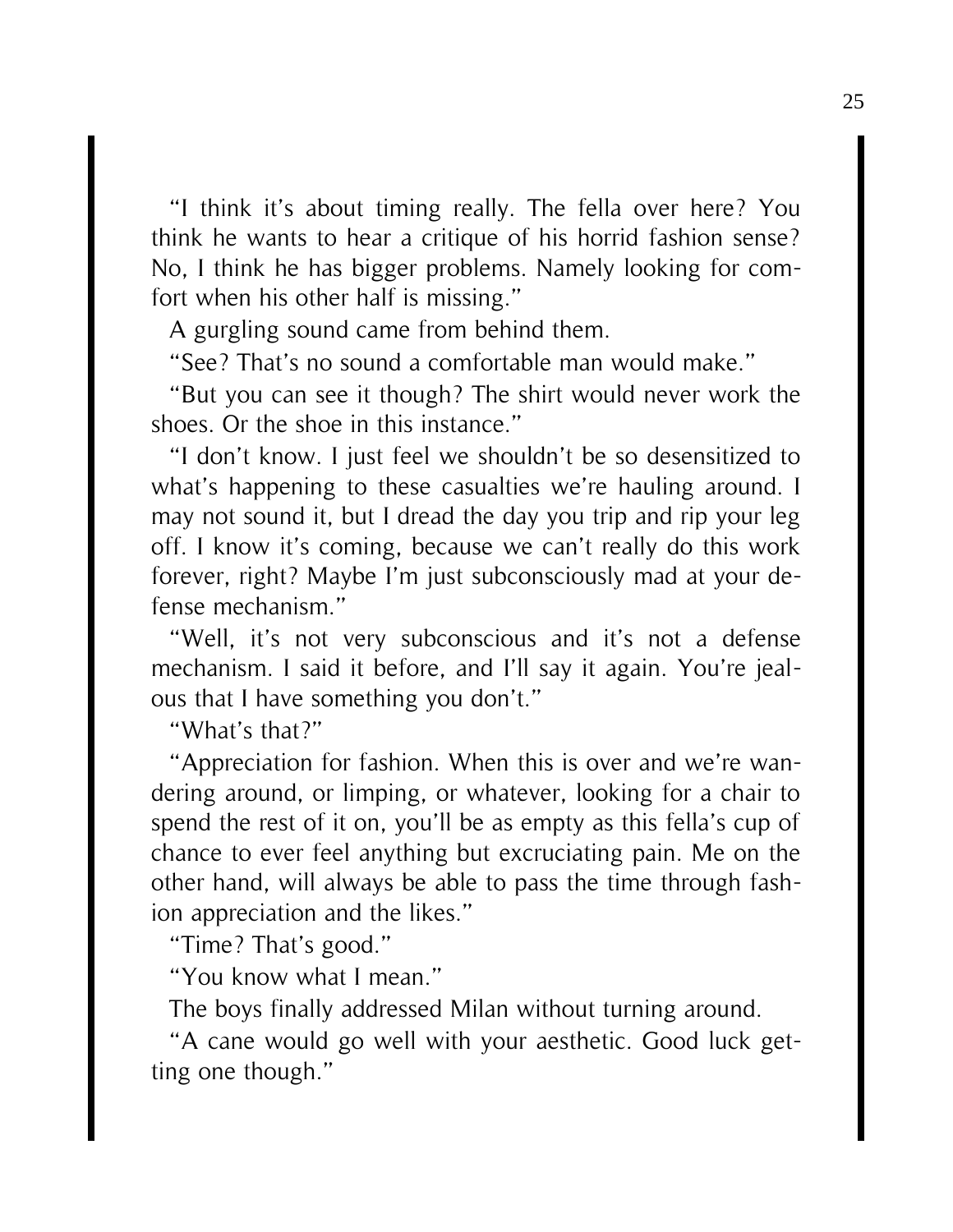"Might have to wrestle it from another cripple. I'd probably watch that."

Milan made his way to the bed to face the boys and asked. "You sound to know something. What do I do?"

"There's endless opportunity of comfort for the lame, but I feel you're not there yet. The fact you didn't stay in the bed and waddled here, shows some determination. I say there's something waiting to challenge you still, before you get to settle down on a cold metal bench somewhere. You may have forfeited your only chance for purpose through work by taking a cruise head first down the stairs, but who's to say it's all over for you."

"I still recommend finding purpose in looking for a cane. And maybe shoes. If you can fit it over that ankle."

"I'm not even going to dignify that with a remark…

Well, look fella, you're screwed, no doubt there, but it can always get worse, so I'd recommend not pursuing that path.

Now for those of us still employed, I have a feeling there's a lady in accounting who got her eyes plucked by a chicken."

One tipped an imaginary hat and the other winked. They jumped off the bed went through a door into a corridor. The door closed behind them. Milan had no desire to stick around with the breathing corpse, made it to the door and grabbed the handle.

It opened into a set of stairs leading down. Milan grabbed the rail and began his descent.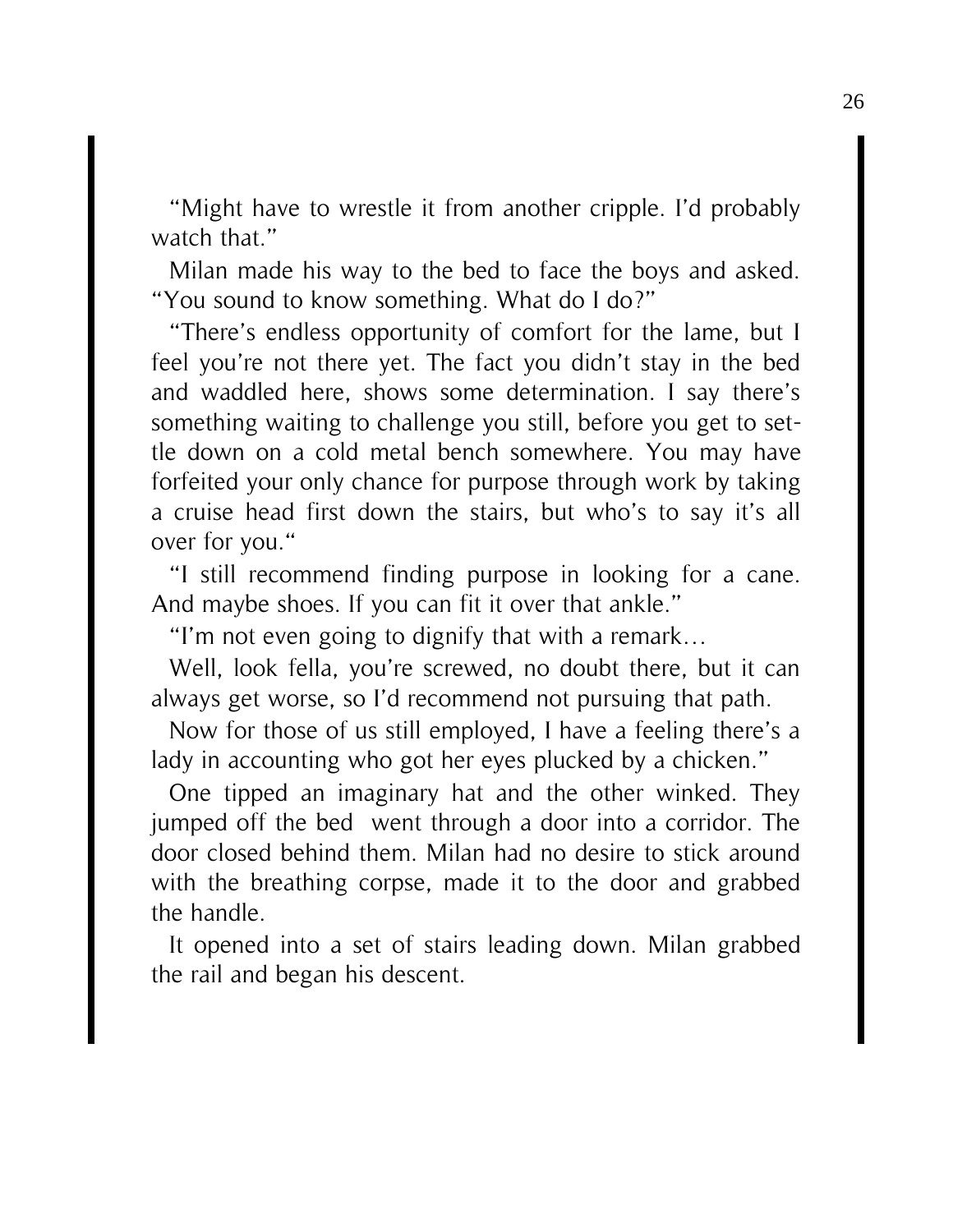The first thing Erika did when she opened her eyes was to check if the blood stain was still on her dress. It was. There was only one name to remember for today. She left the room with pillars into a hallway. Commotion. Hordes of people and animals were trying to get past each other, flowing through the many doors in the hall like grain through a cheese grater.

A camel noticed her from the swarm and swam through the gelatinous mass of beings to say something. The striped lady grunted annoyingly and sunk into the crowd and disappeared.

Eventually, the many doors filtered the horde and it was no longer crowded. The girl was now in a waiting room with a reception and two empty seats with a coffee table and a selection of furniture magazines.

Behind the desk sat another lady with extravagant earrings. She was holding a phone by her ear, but began speaking to Erika the moment she entered. "You can go right in, he's in good shape today."

Massive wooden double door lead her to a long room with a man in a patchwork vest behind a desk. A Persian rug ran towards it from the doorway. "I am getting replaced, Erika. A fantastic moment worth celebrating," the man shouted. She approached him.

"Yes, so you are. What will you do?"

"Were I to be left to the casual comfort, I would spend the timelessness looking for a pillow so large it would feel like a cloud. As for the other scenario, I suppose I'd find out. But that's not for me to decide, is it? Either way, I'm through with chairs.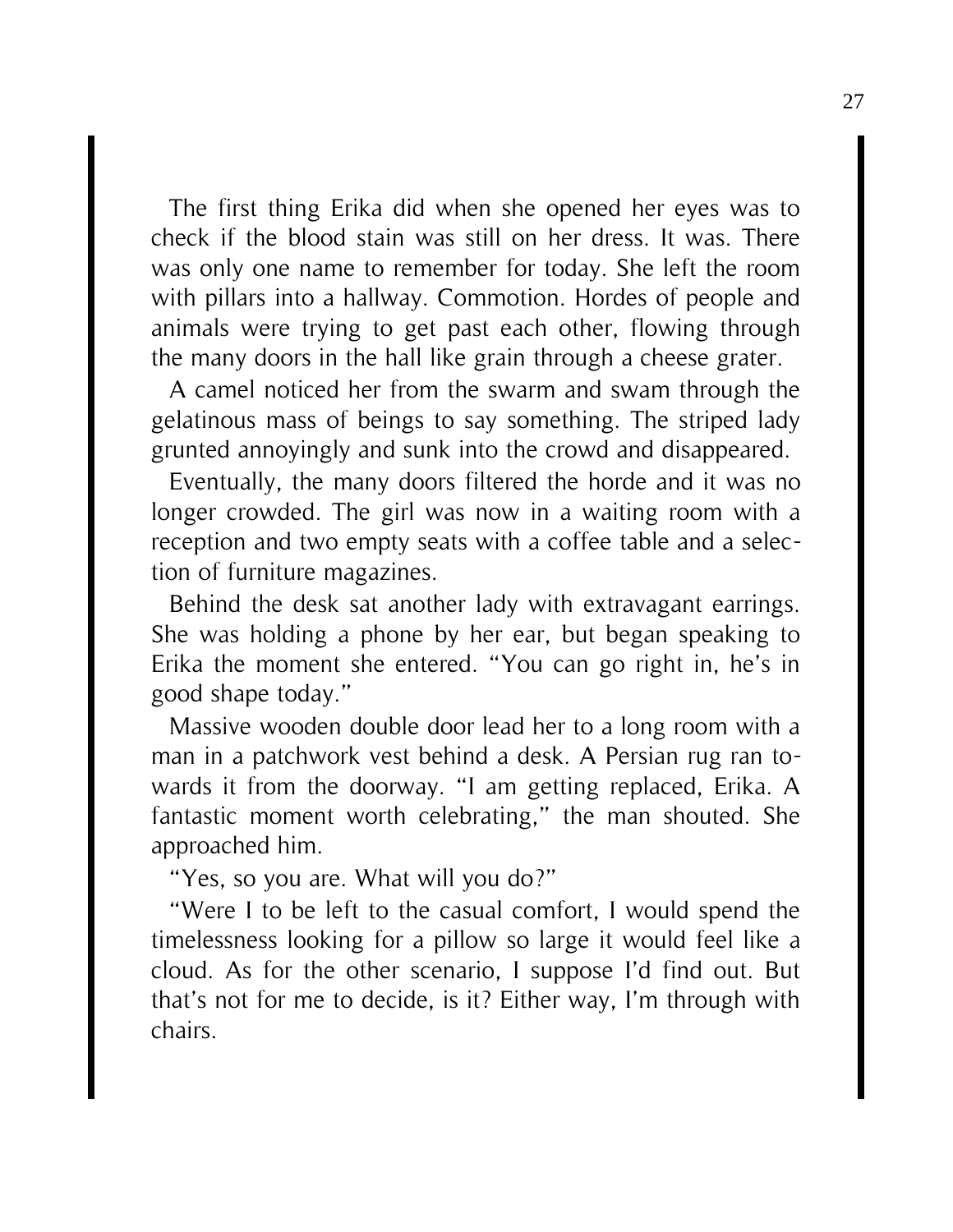However, since this is possibly our final non-incidental encounter, I would like you to do something out of the ordinary. There is a door that leads to a swimming pool for people in wheelchairs. In the waiting room is a chair that nobody uses. I would like you to keep it."

She felt something. "I understand, mister Valach. Please, follow me." He stood up from a padded armchair and bent over the desk to give his legs some time to accommodate. "Let's go, Erika."

In the waiting room Valach addressed his secretary for the last time. "I know I wasn't the best boss to you, but for what it's worth, you were the best secretary I ever had, Eva, and not just here." At this remark she lunged from her chair and wrapped herself around him, with tears in her eyes. After a moment she regained her composure, nodded and wished him well, like the true professional she was.

Valach followed Erika at a casual pace, as if he was soaking in the atmosphere of the generic hallway that stretched out into a single point. A few times they passed someone walking in the opposite direction, but the seated Erika didn't count. Eventually, they arrived at the door where she tripped two days before, with the man in a leather jacket and the cheerleader. The window was still there.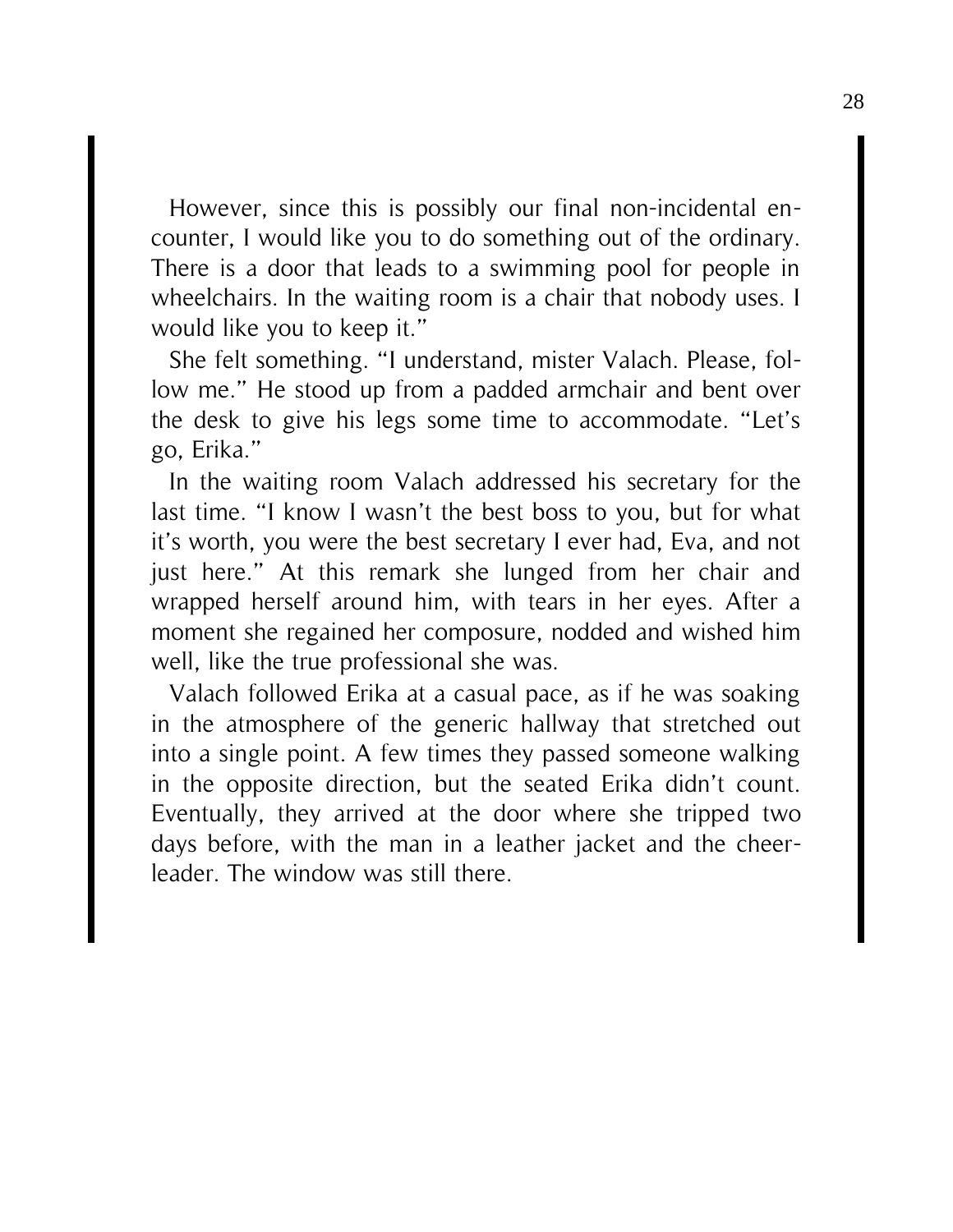Valach approached the door, while the striped girl examined the window. "You're going in already? How fortunate," the cheerleader commented. "There's no such thing as fortune. Just good work ethics. Am I wrong, Pavel?" asked the leather jacket. Valach replied, "To pretend that I knew, wouldn't sit well with me. I did as needed to be done. The rest was always beyond my will to comprehend. Suppose they found someone better for the job and that's the end of it," he then looked back at Erika to see her looking into the black outside. In the vastness devoid of any life or color she saw herself in the reflection. He smirked and walked through the door between the two seated people.

"It's a painting," said the man in the jacket. She blinked and realized she's not been looking through a window, but at a faded painting of nothing but black encased in glass. Valach left the door open and she followed through.

It was a small spherical room. The Victorian man was there, standing by the only other door. The men exchanged silent nods and shook hands, and Valach followed the striped lady with a blood stain on her dress through.

They entered into a narrow corridor that was slightly turning to the side. One couldn't see where the end was. Single seats attached to the walls ran along them. No one else was there and none could tell how long they would walk.

She sighed and they began a quiet march.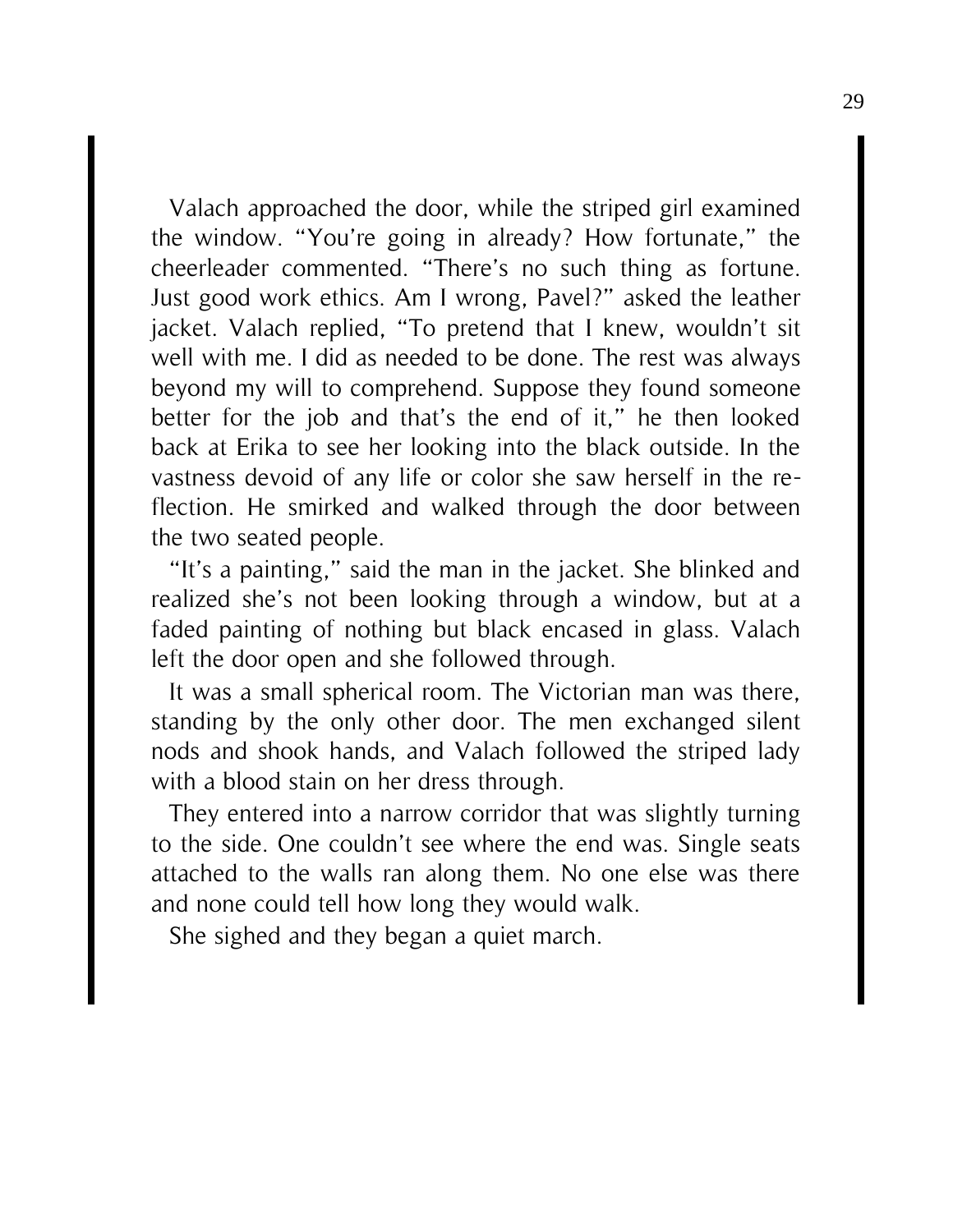**Friday (1989)** 

No end was in sight. Every other step tormented Milan's body. After getting used to the excruciating pain originating in the shattered ankle, his mind chipped in and eventually consumed him in a terror quite different to the physical kind. There was no telling when the stairs would end, indeed it seemed as if they were not to stop at all.

While reflecting on his past regrets, failed relationships, betrayed friends and ruined self worth, he contemplated throwing himself down into the unknown, but remembered the depressed artist and kept stumbling down foot by step, step by foot. Moments of physical pain changed places with emotional torture and back. It was impossible to say for how long he's been making this descent.

But now, below in the distance he could make out a person struggling to climb the stairs towards him. Eventually, the two would meet on the same step. A man with a wooden peg for leg and Milan, the young adult with a shattered ankle.

The legless man tipped a straw hat that decorated his head. He was wearing farmers' overalls.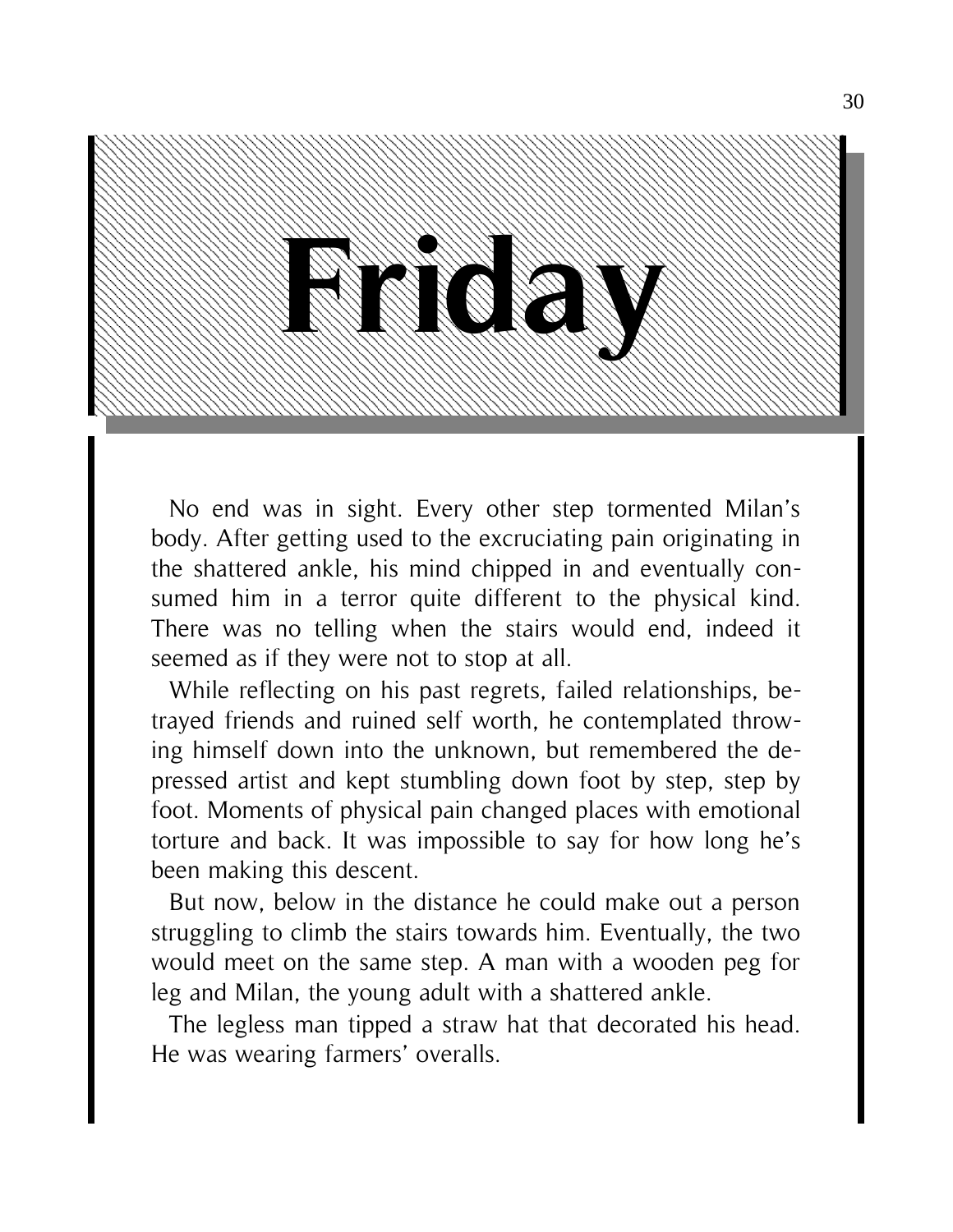"Didn't think I'd meet anyone on my way up. G'day, partner."

"Hi. To be quite frank, I forgot there were other people."

"And animals, of course. But I catch your drift. This place takes its toll on all. The name's Jeremiah. Jeremiah Meier. I remember that much."

"Milan. Milan Dvorsky. Where are you headed?"

"To the top. Where else could I be headed?"

"Then there must be a bottom. Is it very far?"

"That's for you to find out. Abandon all logic, young man. An advice, from cripple to cripple: Don't bother counting the stairs. You can't count that high."

"Are you a casualty too?"

"Oh? Are you judging by the lack of a leg? Oh, no, sir, I was born without it. I'm on a job. Not sure what it is, but I'm here to do it."

"Is your job to climb stairs?"

"Well, for now it is. I guess, I'll find out what's next when I do. What mission are you on, young sir?"

"To descend, I suppose. No one really told me."

"Indeed, I must admit, the administration here is lacking severely. And that's not to mention the Employee Relationships. Forbid you ever have a conflict with a fellow worker. You'll never reach satisfaction. But that's not really something you have to worry about anymore.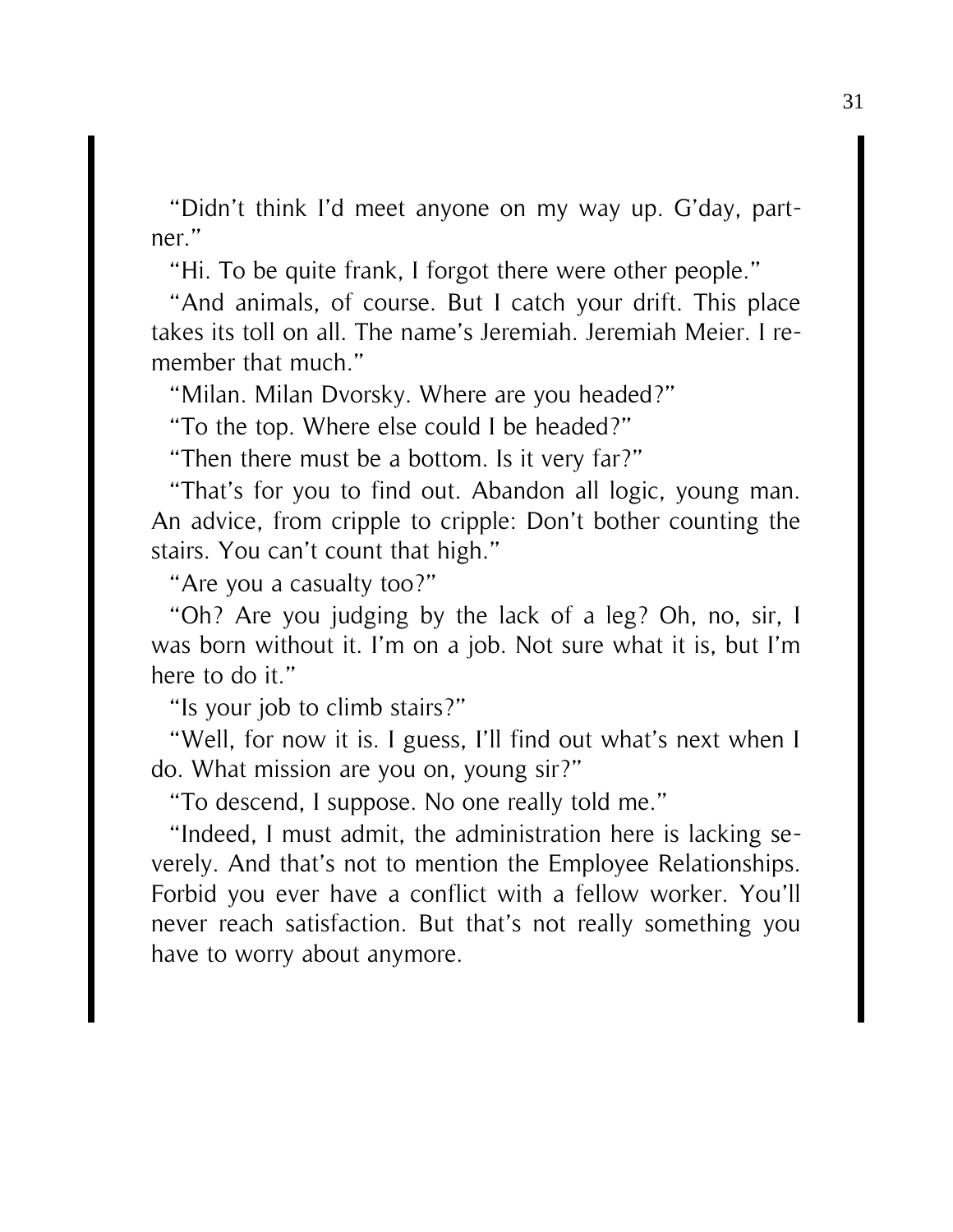Of course they say that there are always new openings, but all the fresh arrivals have priority over all the casualties, and as you know, the new ones never stop coming. But, I say, keep your chin up, no reason to waste away in a depressed state, especially if there is even a minuscule chance for you to be given a new purpose, rather than struggle in limbo, looking for one yourself. Not many can do that."

"From what you say that sounds like false hope."

"Then that really only depends on your perspective. Illusions can work wonders on the mind. But I've said too much and I feel, I have to continue whatever it is I am doing. Farewell, mister Dvorsky. May you find comfort in your suffering, at least for now."

The man with a peg for leg then continued struggling upstairs, while Milan pressed on down in pain.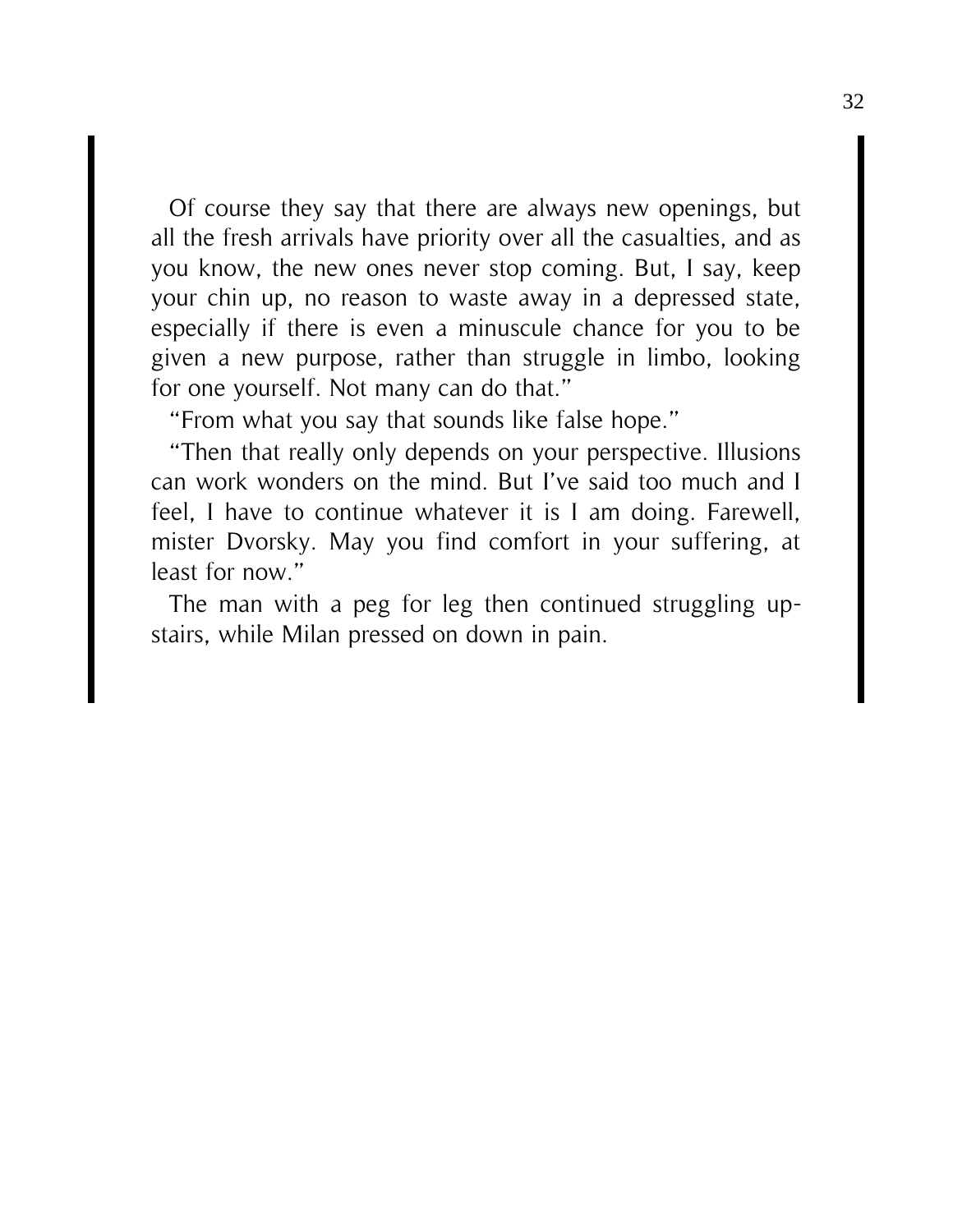Valach and Erika finally made it to the end of the corridor. There were two doors and another Erika was sitting on a chair between them. Valach stood by, unfazed by the apparition in the chair that now spoke to herself standing over her.

"Him already? Some business they're operating here. Tell me, dear, how are you?" she asked herself in a morbidly ridiculing tone, not expecting an answer and continued, "no worries, I already know. Cold, emotionless, empty, barren, nihilistic, resigned, but not despairing, not sad, but very well incapable of accepting emotions in. Shame about that dress, though, isn't it? Was that the last thing you remotely cared about? Ah, yes, I know about your escapades, don't worry. A few sparks of feelings here and there. Truly you would think that you could change here? After what you've done to yourself? Ah, some may consider you lucky for being able to walk all the way here, but what's behind either of these doors, you'll never know. But you do know, I never forget to remind you.

Through which are you taking him?"

"I'm not sure I've decided."

"The uncompromising Erika stands here undecided? Is that another emotion desperately trying to creep in? Go ahead, let it out." she laughed and handed herself a paper tissue. Then in a blink of an eye, the chair was empty. Erika's face remained expressionless and she pocketed the depressed artist's next canvas.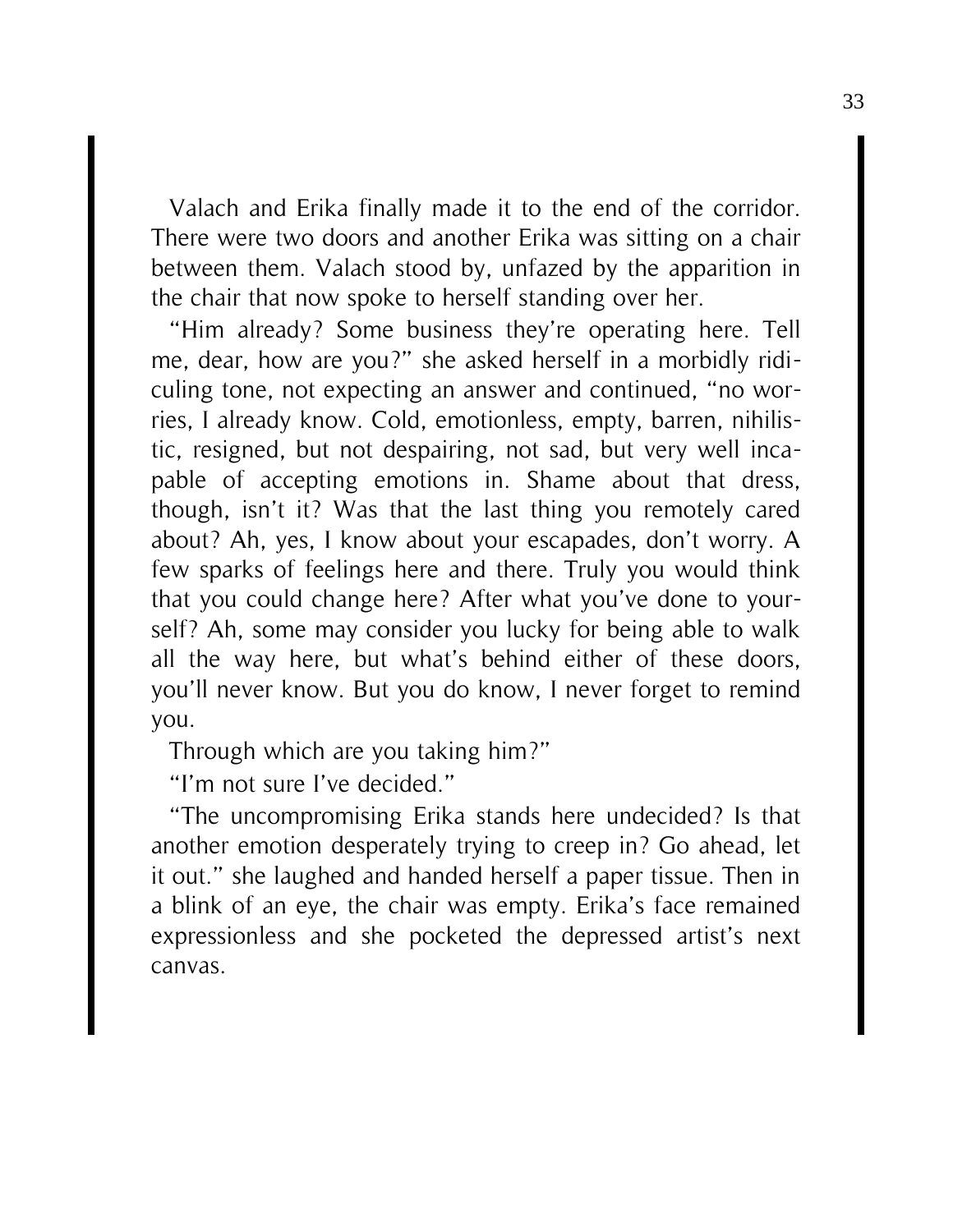Valach finally spoke: "to try and attempt to comprehend what I witnessed, would not sit well with me. I do understand you have to decide which door to take me through without knowing the options."

"Indeed, mister Valach."

"So tell me, what is that like for you? I wish to know."

"I open a door and walk through, no matter which, I always enter one of the all too familiar corridors with benches. You'll follow me through, but as for what happens when you cross the threshold, I will not know. Good luck, mister Valach."

"There is no luck here, remember?"

"Excuse me. Force of habit." A barely noticeable smile formed on her lips and she said confidently: "You are right, there isn't." And she walked through one of the doors and entered into one of the all too familiar corridors with benches.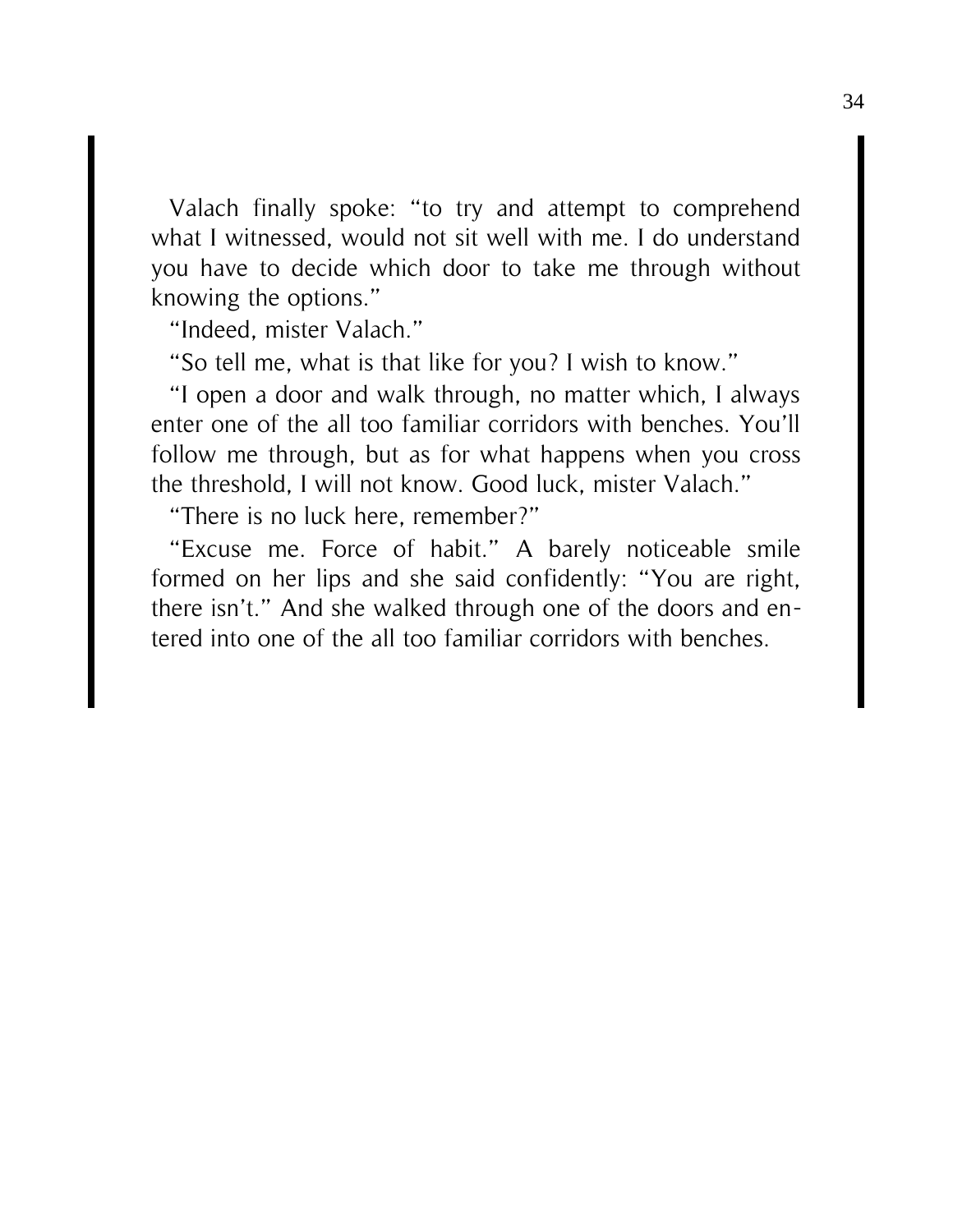After what seemed like countless ages, Milan met another, this time a hippo, making its way up.

"Oh good! Hello! You wouldn't happen to see a man with a peg for leg climbing up, would you?"

It turned out the hippo was trying to catch up with Jeremiah Meier, but judging by his method of stair climbing, the legless man was gaining on the animal by a large margin.

"I feel like this is my actual punishment. I need to take him someplace, but he'll keep going up forever and I'll never catch up."

"Surely you'll meet him in the infirmary."

"Is that where you're coming from? You're a casualty then. I'll pray for your comfort."

"What's your job?"

"My job is to guide folk around. I simply know who they are, where they are, where to take them and how to get there. Don't ask me how, I call it instinct, some of my colleagues call it magik, and quite a few simply don't care.

To put it bluntly, you get a list of names and go from there. And then you get another.

It's a bit more complicated with the animals, because not all are lucky enough to have been given names by their 'masters.' Forty seven million eight hundred sixty four thousand two two our  $\ddot{\sigma}$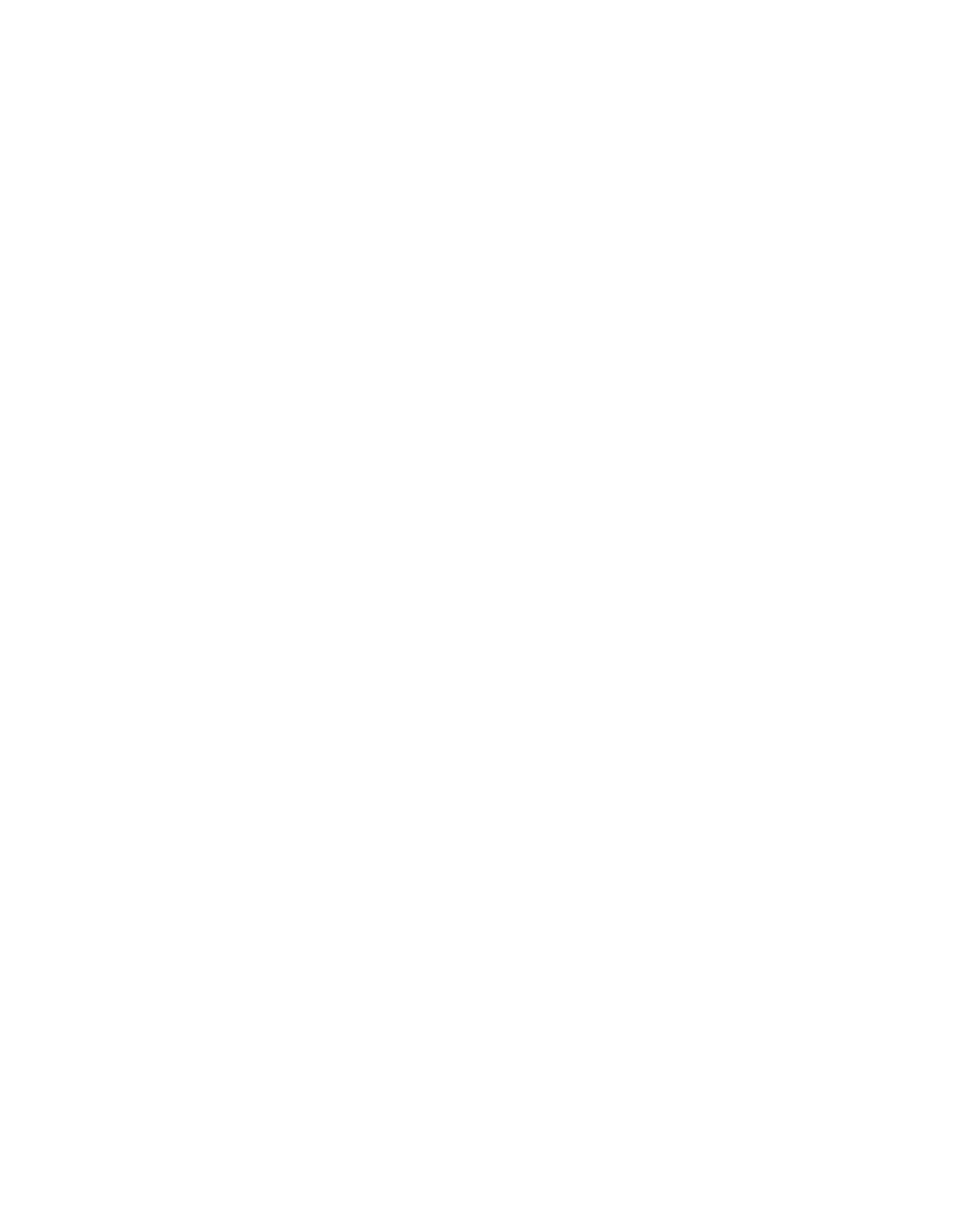"The hat with a crooked brim won't do. Ditch it. You've got the neatly ginger blonde hair. Let it shine. Loosen the tie, the shirt is phenomenal. Unzip the vest, open the jacket, hunch over. Grim look. The pants are horrid. Nothing you can do. Just stay seated. I will call it the 'you' aesthetic."

"Forget I asked."

Erika continued on until she reached a waiting room and began her day.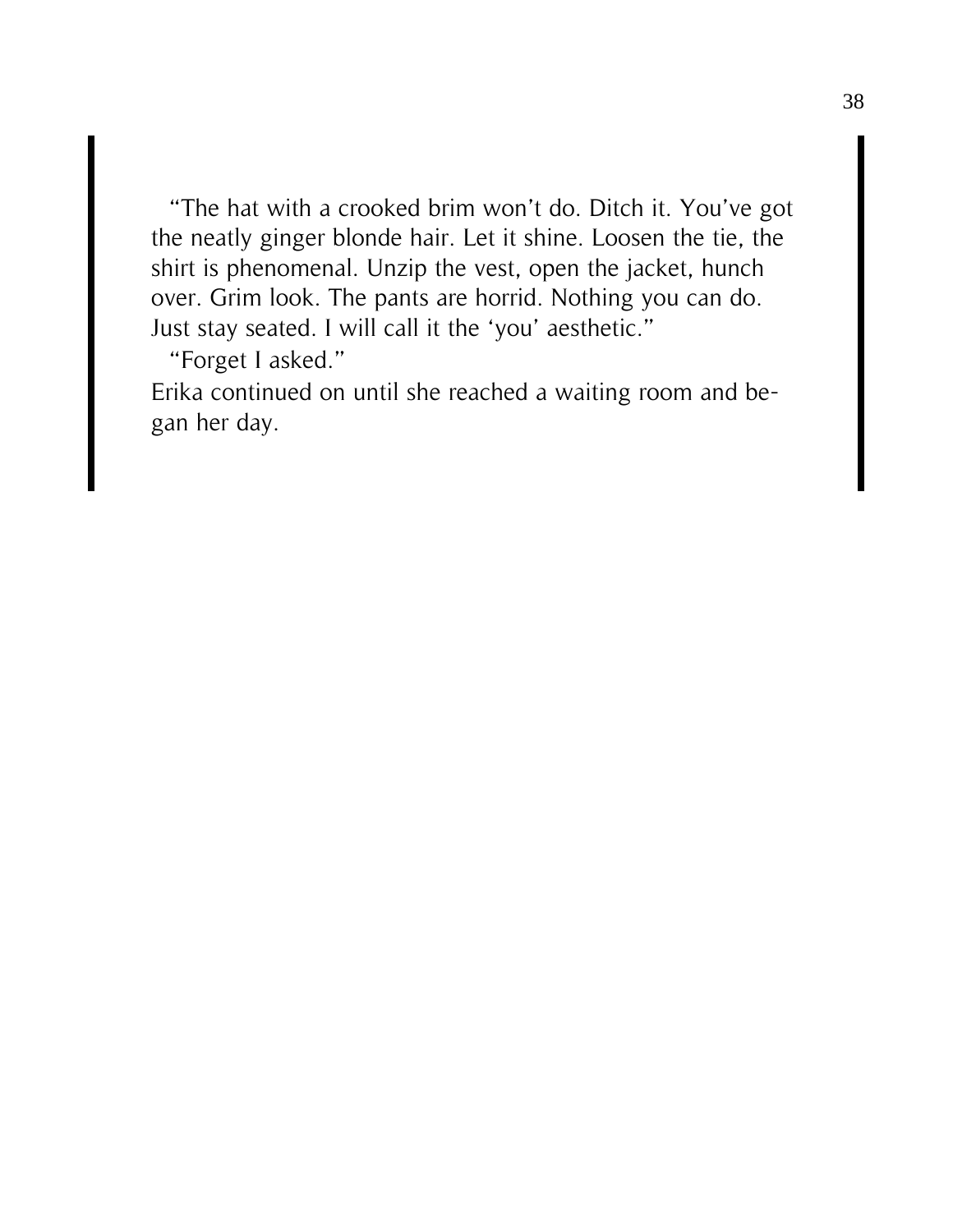Sixty four thousand and twenty two. That many stairs Milan counted from his encounter with the hippo and that's where he found a rather obvious door, sticking like a sore thumb in the wall. Not much hesitation went through the despairing mind and he entered, for he wouldn't dare pass up an opportunity to in the very least take a break from the climb down.

He found himself in a small room, resembling a walk-in closet. Instead of wardrobe, canvases, blank and with pictures of chairs, hung on metal pipes that swirled and tangoed towards a ceiling that wasn't there. Judging by the heat and his dewy forehead, this was a boiler room with no other exits.

A man without pants in a long shirt stood by an easel with a canvas. His hand ran to a palette with paints and back to the image he was creating.

"Close the door behind ya; warmth doesn't come free."

"What is this place?" Milan asked, closing the door.

"This is my occupation. I make the paintings you might run across around here. Not too much thought goes into them anymore, just like anything you end up doing repeatedly. No, the irony does not escape me, believe me, I'm well aware there are no sources of comfort in this room. Who are you, though?"

"I've been going down some stairs." Milan said wearily.

"Must be quite the journey with that limp of yours."

"What are the paintings for?"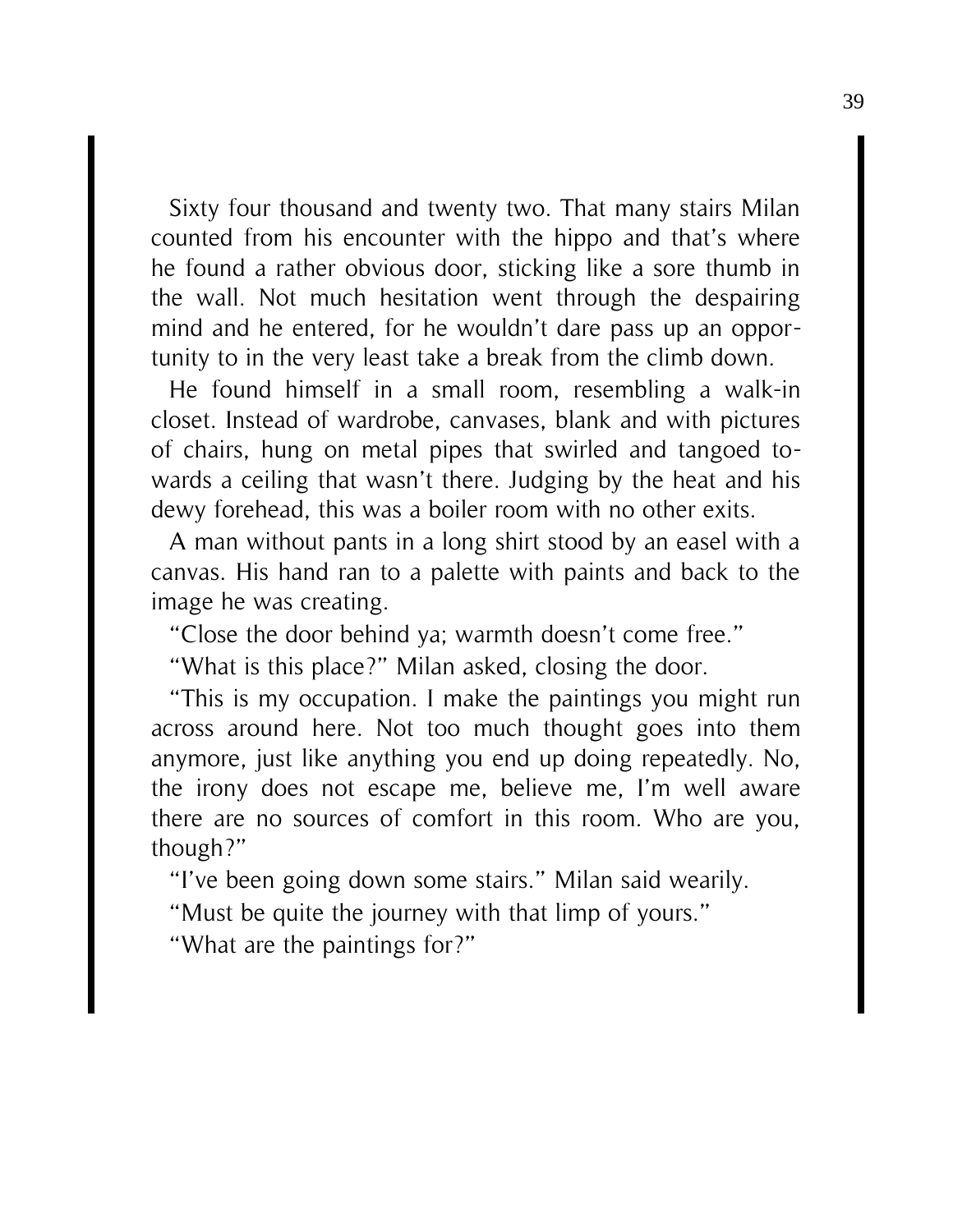"I wouldn't know. I haven't left the room since I started here. Sometimes I get creative, other times I rush it. There used to be folk coming to get them, but that hasn't happened in a long time. I figured they got more efficient ways to do whatever I am doing, just nobody bothered to tell me."

"What will you do when you run out of canvases?"

"That's a scenario I dare not think about."

"Do you mind if I stay a while and watch you paint?"

"Not at all. I welcome the company, limping man."

Milan smiled with an exhausted face and sat down by a wall behind the painter and watched him create.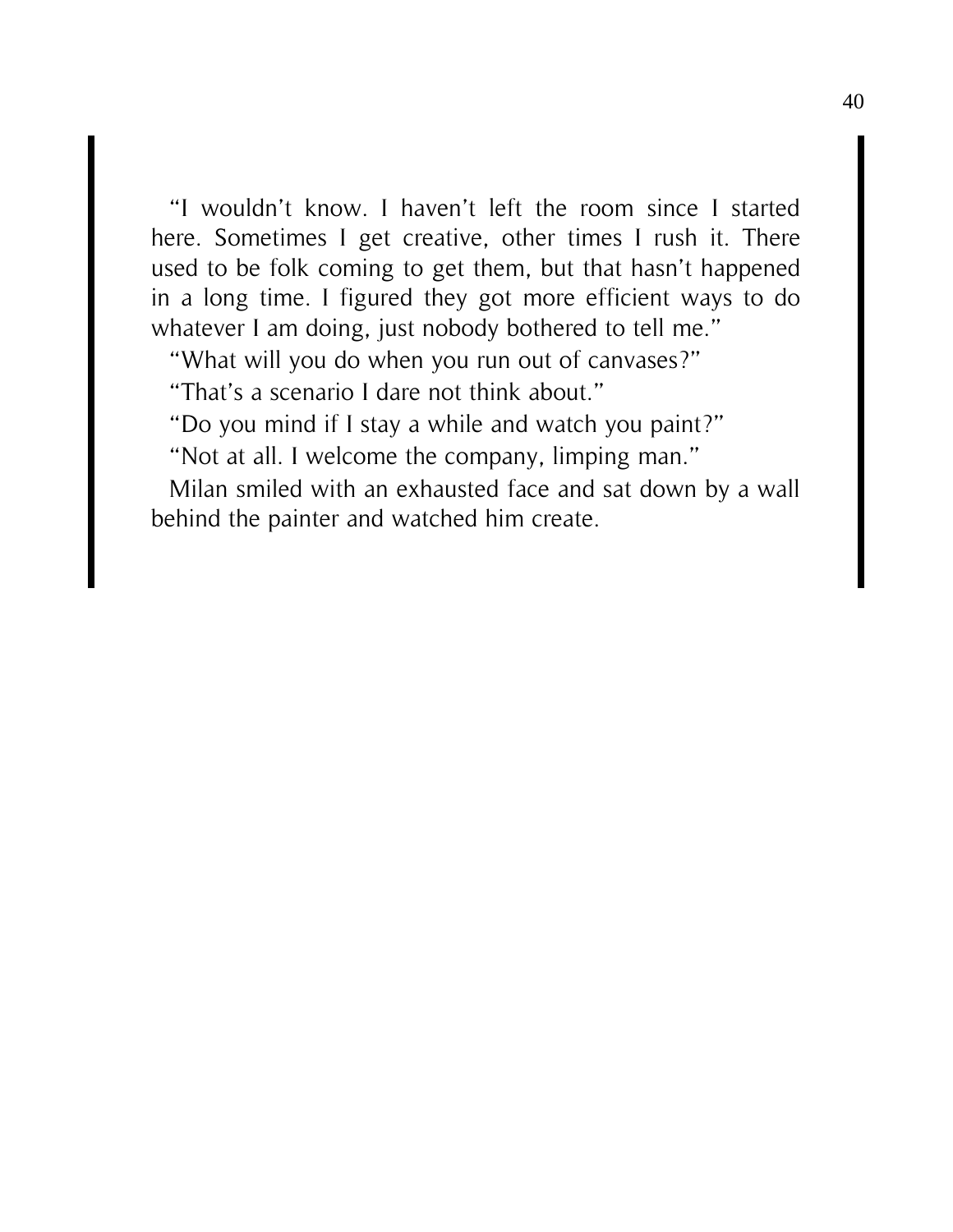After several dozen people, Erika lead a half burnt little girl to the reception where she previously went to pick up Valach. His name crossed her thoughts, but she dismissed it.

"Please, take a seat, miss Banek. You'll be called shortly."

The girl climbed on one of the chairs and picked up a furniture magazine. She flipped through it to find a comic strip about two married chairs and began laughing. Eva on the other hand sat behind the reception with her face buried in her palms.

When Erika came closer, Eva peeked at her: "Erika? This can't be real."

"What happened?"

"What happened? Someone walked in my ex Cyril to be mister Valach's replacement!"

"That explains the change of clothes. Where did you get the mourning sweater?"

"You know, the boys. Anyway, don't fall for him like I once did, the cretin."

"I already met him, Eva. I don't care for the cretin," she winked at her, "you'll be alright. After all, there are doors that separate you."

"Thanks Erika." Eva then called little miss Banek to walk in to mister Krupka's office.

The girl covered in burns went on through the large double doors into the long hall with a desk behind which a man with a face of a shock sat. But he shifted his presence to the burnt child and spoke with confidence.

"Hello, miss Banek, there is a number I need you to deliver."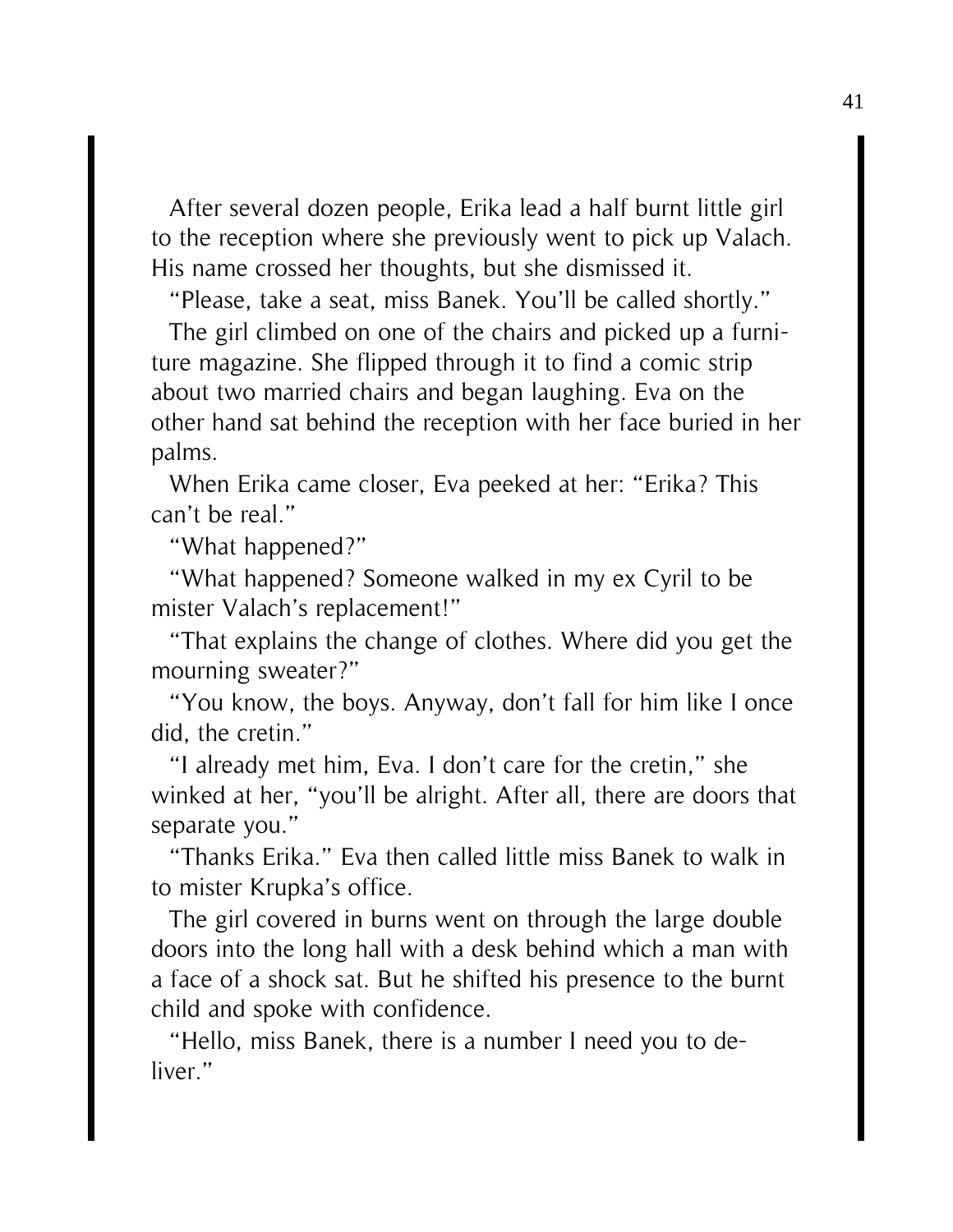"Hello. Of course. Is that a cigarette behind your ear?" The confidence was gone.

"Why, yes… yes, it is."

"Quite the find you have there. Too bad light is so hard to find," she smiled gleefully.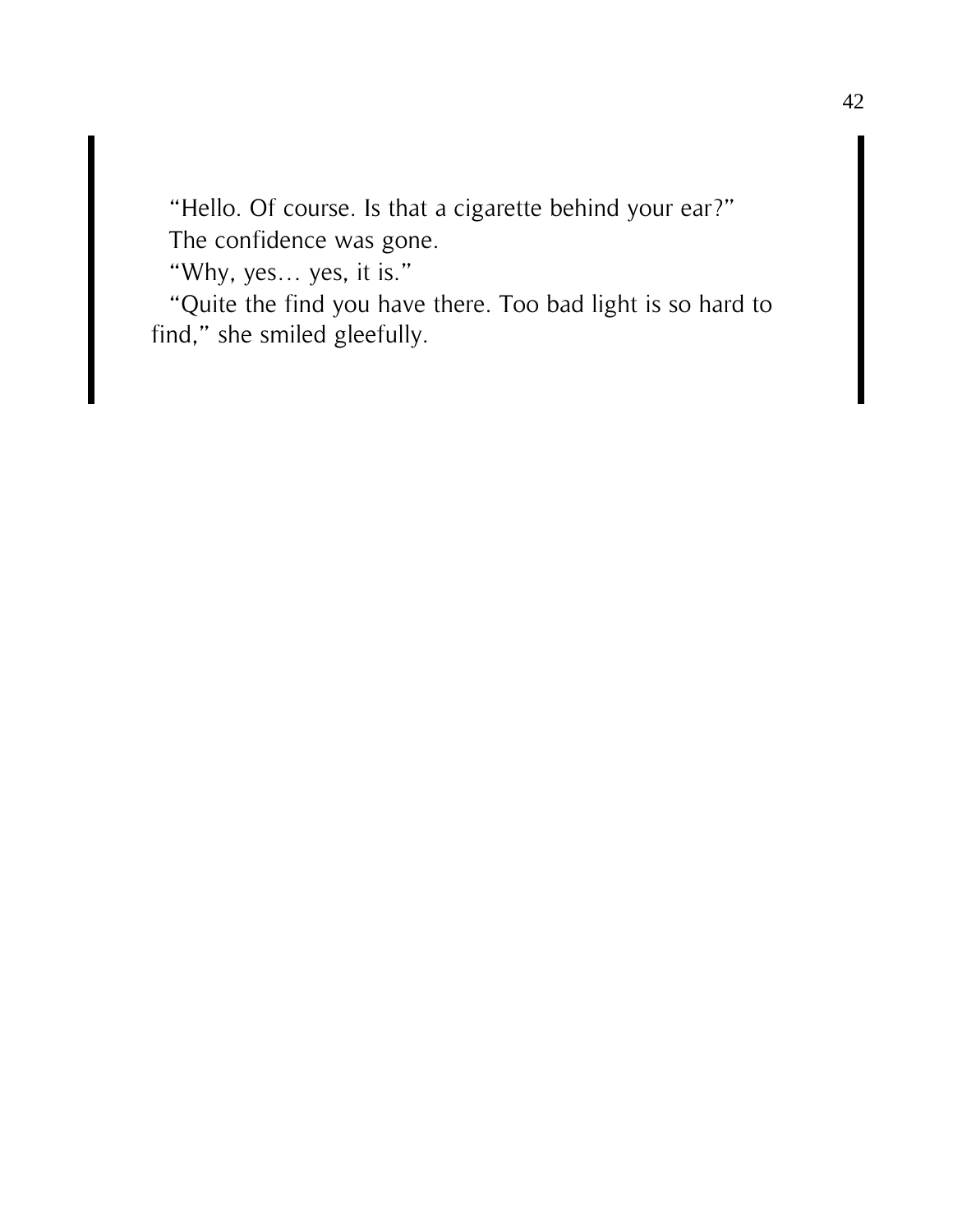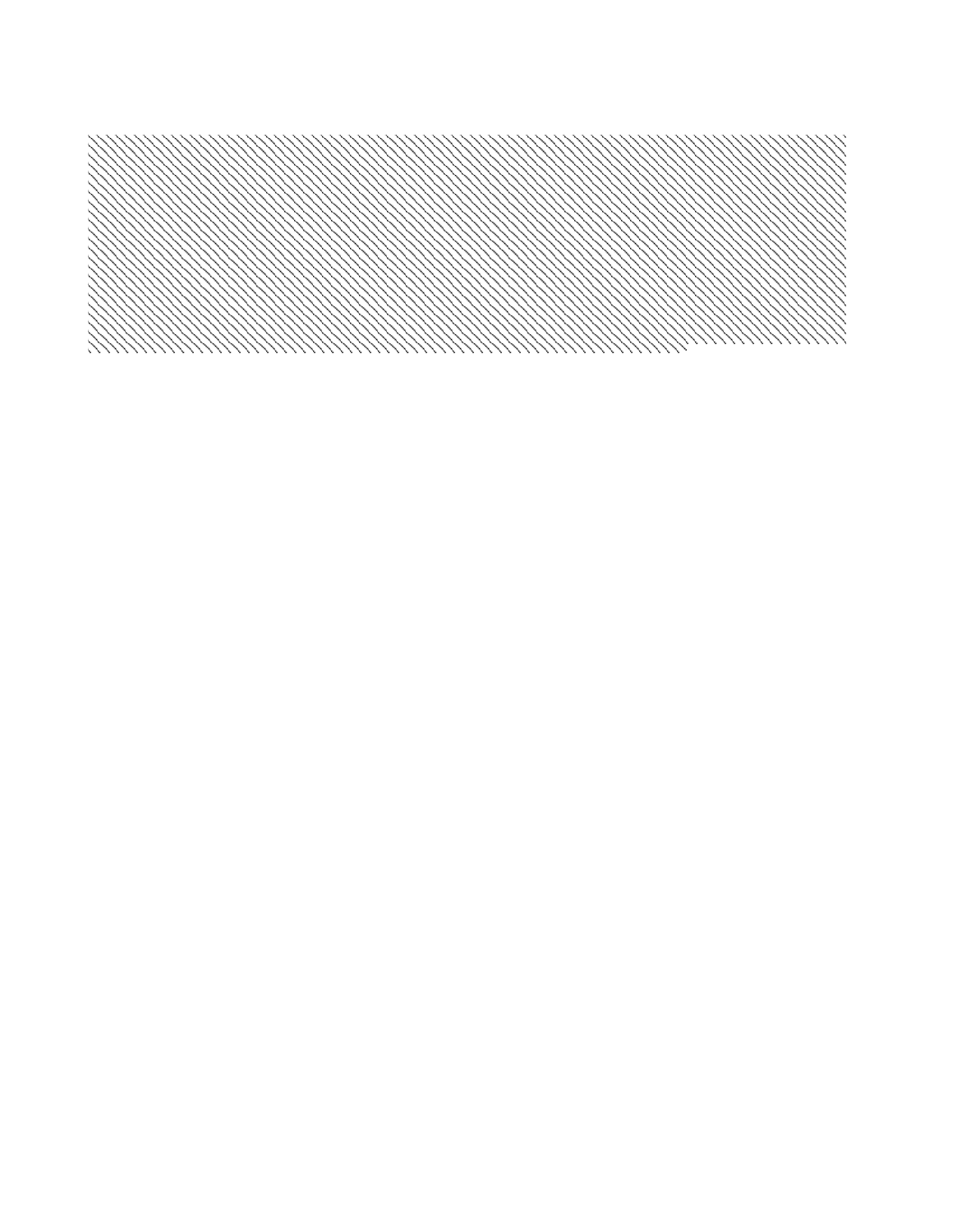"Fascinating," she remarked sarcastically, "you look terrible. I heard you fell down some stairs."

"Yeah, so I have. Didn't even get to start my job. Whatever it was."

She sighed: "That's where you're wrong."

"What do you mean?" Milan climbed up and sat on the cold metal bench. He was shaking in pain.

She unfolded the chair, sat it next to him and took a seat.

"Clearly you have not had much luck yourself," he straightened and pointed at the dried blood on her face and the dress.

"There's no luck here, mister Dvorsky."

"But what do you know of my job?"

"I don't know what you did that you earned it, but yours was to not replace me. And you did just that."

"Excuse me?"

"I guide people around, I'm sure you've realized as much from our encounter. I suppose it's some twisted irony, but whenever I am to be replaced, those who are to take my job, don't ever do. You've met Alice, correct?"

"The depressed lady? The faces?"

"All my supposed replacements. Casualty, each and every one. It's really just become a part of routine."

"But, what do I do now?"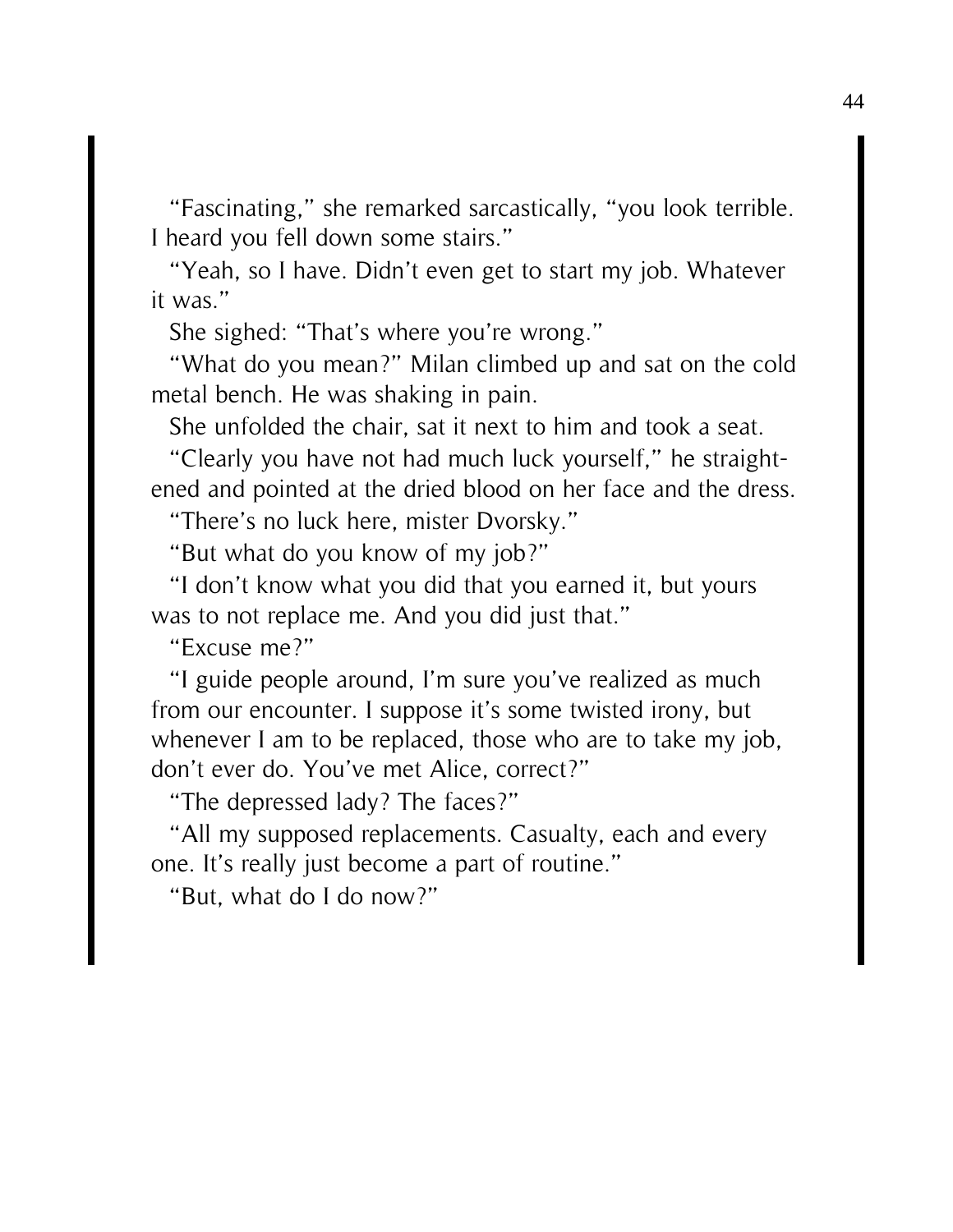"That's for you to decide, you can always give in to the temptation of comfort. Just know that nothing is ever over and whatever was in store for you, will always remain there. Some find solace in thinking they are more than the casualties and the wanderers. Throw around words like punishment as they slave away by desks and in these halls, just like I do, but I realized that it couldn't be otherwise."

"I suppose, this confuses me even more. What of all these chairs, Erika?"

"You're in a comfort factory," she got up and picked up her chair, "you'll be alright, mister Dvorsky," she smirked.

"How do you do it?"

"I count imaginary days. Today is Sunday."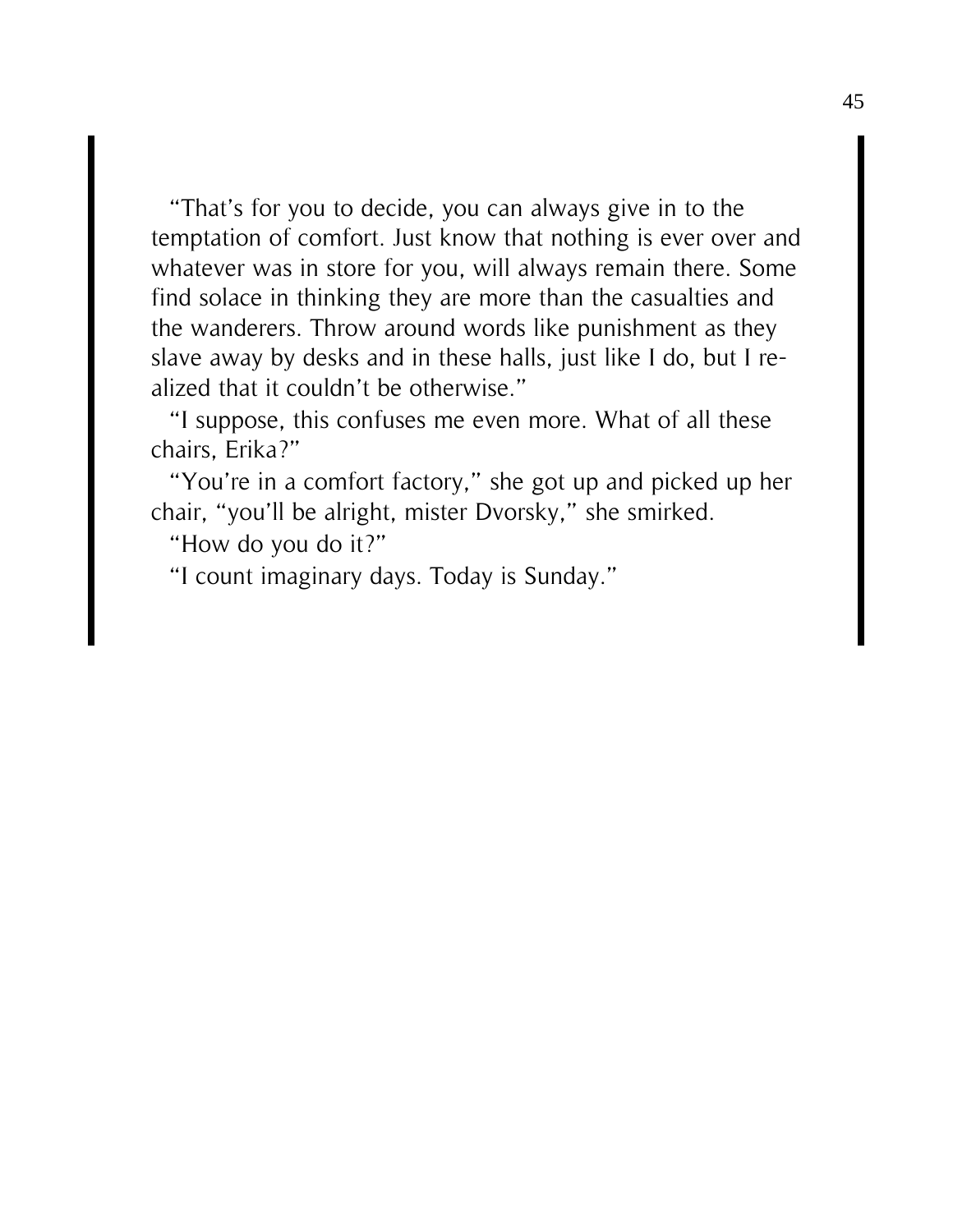| Monday             | Friday<br>Saturday | Tuesday                   | Saturday         | Wednesday          | Sunday<br>Monday | Thursday           |
|--------------------|--------------------|---------------------------|------------------|--------------------|------------------|--------------------|
| Tuesday            | Sunday             | Wednesday                 | Sunday<br>Monday | Thursday           | Tuesday          | Friday<br>Saturday |
| Wednesday          | Monday             | Thursday                  | Tuesday          | Friday             | Wednesday        | Sunday             |
| Thursday<br>Friday | Tuesday            | <b>Friday</b><br>Saturday | Wednesday        | Saturday<br>Sunday | Thursday         | Monday             |
| Saturday           | Wednesday          | Sunday                    | Thursday         | Monday             | Friday           | Tuesday            |
| Sunday             | Thursday           | Monday                    | Friday           | Tuesday            | Saturday         | Wednesday          |
| Monday             | Friday             | Tuesday                   | Saturday         | Wednesday          | Sunday           | Thursday           |
| Tuesday            | Saturday           | Wednesday                 | Sunday           | Thursday           | Monday           | <b>Friday</b>      |
| Wednesday          | Sunday             | Thursday                  | Monday           | ٠<br>Friday        | Tuesday          | Saturday           |
| Thursday           | Monday             | Friday                    | Tuesday          | Saturday<br>ļ      | Wednesday        | Sunday             |

46